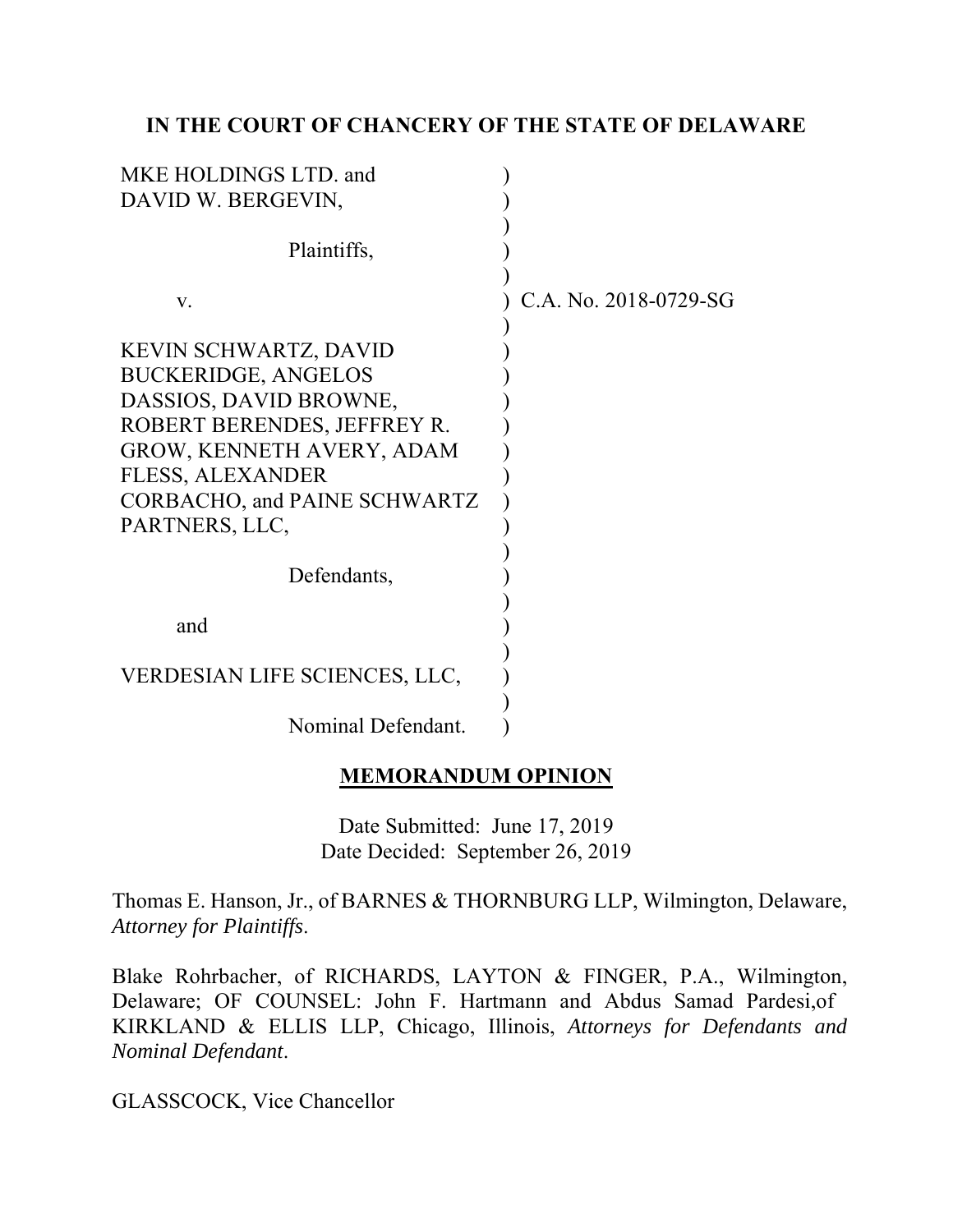This matter requires me to construe an LLC operating agreement. My father was an engineer. He frequently remarked that machinery would not be so poorly designed if the designer were condemned personally to keep it operating.<sup>1</sup> I am a lawyer. I am struck that LLC agreements would be better drafted if the drafters were compelled to litigate over them, or worse, construe them as judges. In any event, such is the task I must undertake here.<sup>2</sup>

This suit was brought derivatively by members of an LLC, Verdesian Life Sciences, LLC ("Verdesian"), alleging breaches of duty by the managers under Verdesian's operating agreement. That agreement attempts to supplant commonlaw fiduciary duties by imposing contractual duties, in a manner I found, at first read, confusing and internally inconsistent. Before me is the Defendants' Motion to Dismiss. After harmonizing the provisions of the LLC agreement and applying contractual duties to the facts alleged, I find the Defendants' Motion must be granted. The Plaintiffs also bring direct claims. Those claims will be addressed in a separate opinion.

My reasoning is below.

<sup>&</sup>lt;sup>1</sup> "... with nothing but a screwdriver and a rusty pair of pliers."

<sup>2</sup> With nothing but an aging brain and a no. 2 pencil.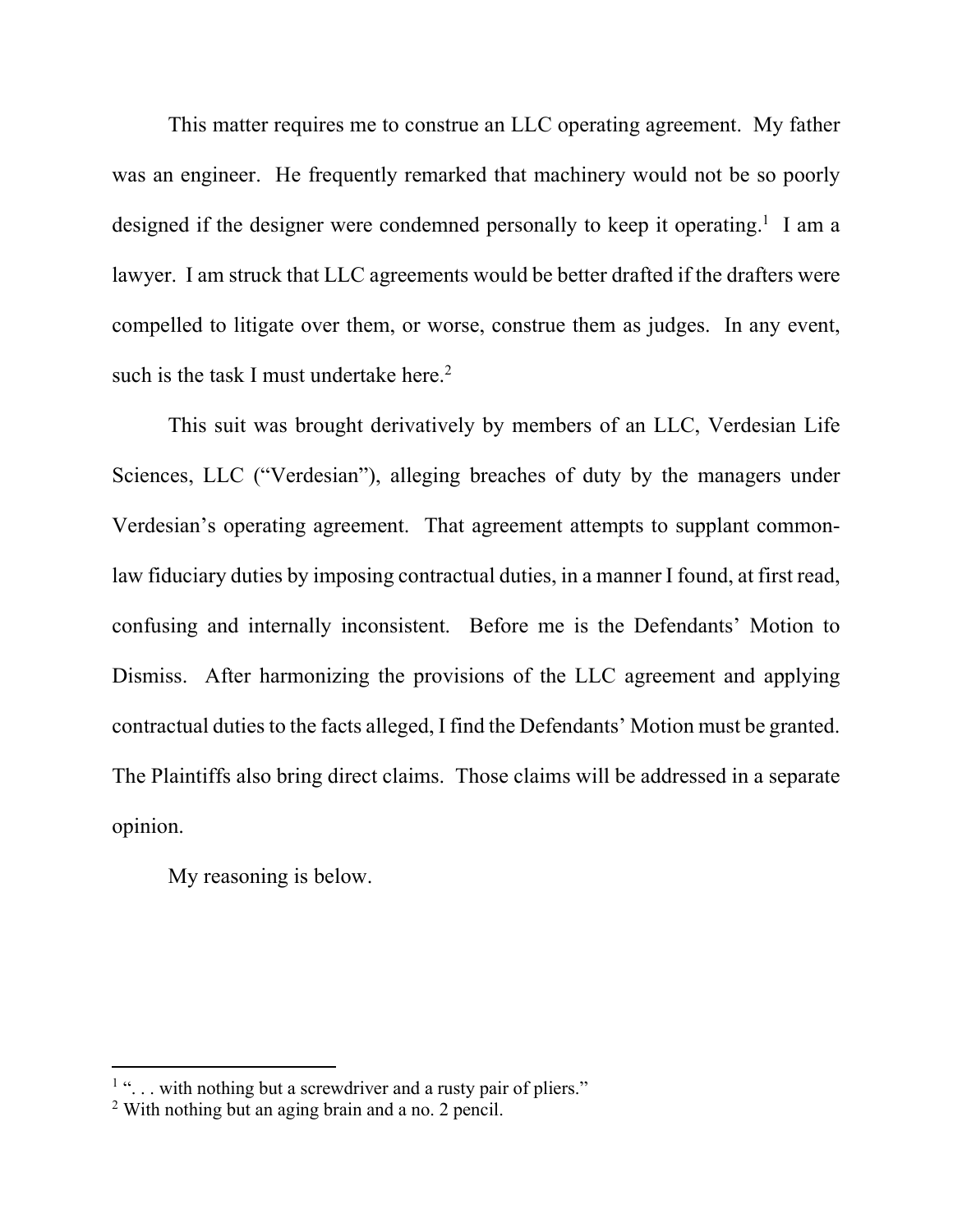#### I. BACKGROUND

I draw the following facts from the Plaintiffs' First Amended Verified Complaint (the "First Amended Complaint") and to a limited extent documents incorporated therein.<sup>3</sup> The allegations of the First Amended Complaint, as discussed below, are assumed true for purposes of this Motion.

*A. The Parties* 

Plaintiff MKE Holdings, Ltd. ("MKE") is an Indiana corporation and a Member of Nominal Defendant Verdesian.<sup>4</sup> MKE holds 261,887 Class A Units of Verdesian.<sup>5</sup>

Plaintiff David W. Bergevin<sup>6</sup> founded Northwest Agricultural Products, LLC in 1989.<sup>7</sup> Bergevin sold Northwest Agricultural Products, LLC to Verdesian in 2013, and, as a result of the acquisition, became a Member of Verdesian.<sup>8</sup> Bergevin holds 365,471 Class A Units of Verdesian.<sup>9</sup>

<sup>&</sup>lt;sup>3</sup> The incorporated documents are the LLC operating agreement of Verdesian, a KPMG report on a potential acquisition by Verdesian, and a presentation on the same acquisition provided to members of Verdesian. I note that these documents, and others, were produced to Plaintiff MKE Holdings, Ltd. by the Defendants pursuant to a books and records demand, production which was made by agreement that the documents would be considered incorporated in any future litigation between the parties. *See* Defs.' Opening Br. in Support of Defs.' Mot. to Dismiss Pls.' First Am. Compl., Ex. 2; *see also* June 17, 2019 Oral Arg. Tr. 112:17–113:2.

<sup>4</sup> First Am. Compl. ¶ 12.

<sup>5</sup> *Id*.

<sup>6</sup> Bergevin is a resident of the State of Washington. *Id*. ¶ 13.

<sup>7</sup> *Id*. ¶ 36.

<sup>8</sup> *Id*.

<sup>9</sup> *Id*. ¶ 13.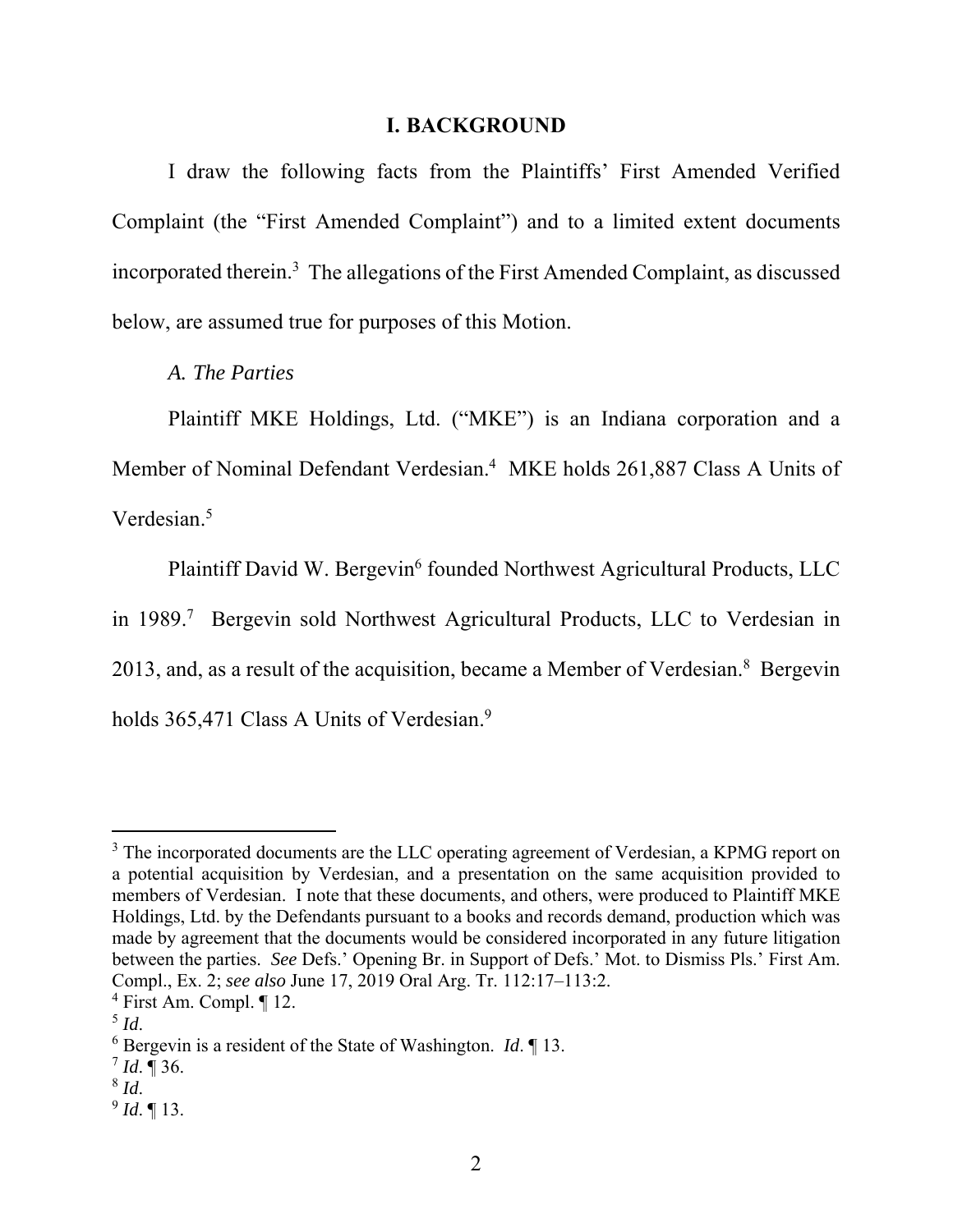Nominal Defendant Verdesian is a Delaware limited liability company with a principal place of business in Cary, North Carolina.<sup>10</sup> It was formed by Defendant Paine Schwartz Partners, LLC ("Paine") in 2012.<sup>11</sup> Verdesian develops, licenses, manufactures, markets, and distribute fertilizers, pesticides, and related agricultural products.<sup>12</sup> It employs a business strategy focused on acquisition, targeting "companies holding proprietary specialty plant health technologies."<sup>13</sup> Verdesian is managed by an eight-member Board of Managers (the "Board of Managers," or, the "Board"), and each member of the Board is appointed by the "Paine Members," a group of entities defined in Verdesian's LLC operating agreement, as described in more detail below.<sup>14</sup>

Defendant Paine is a Delaware limited liability company with a principal place of business in San Mateo, California.<sup>15</sup> Paine was founded in 2006<sup>16</sup> and is a successor entity to Fox Paine & Company ("Fox Paine").<sup>17</sup> Affiliates of Paine own over seventy percent of the Class A Units of Verdesian.<sup>18</sup> Paine also has a

<sup>10</sup> *Id*. ¶ 24.

 $11$  *Id.* 126.

 $12$  *Id.* 

<sup>13</sup> *Id*.

<sup>14</sup> *Id*. ¶ 29;*see also* Defs.' Opening Br. in Support of Defs.' Mot. to Dismiss Pls.' First Am. Compl., Ex. 1, Second Amended and Restated Limited Liability Company Agreement of Verdesian Life Sciences, LLC, dated June 20, 2014 [hereinafter Operating Agreement].

<sup>&</sup>lt;sup>15</sup> First Am. Compl.  $\P$  23.

<sup>16</sup> *Id*. ¶ 14.

 $17$  *Id.* 

<sup>18</sup> *Id*. ¶ 27.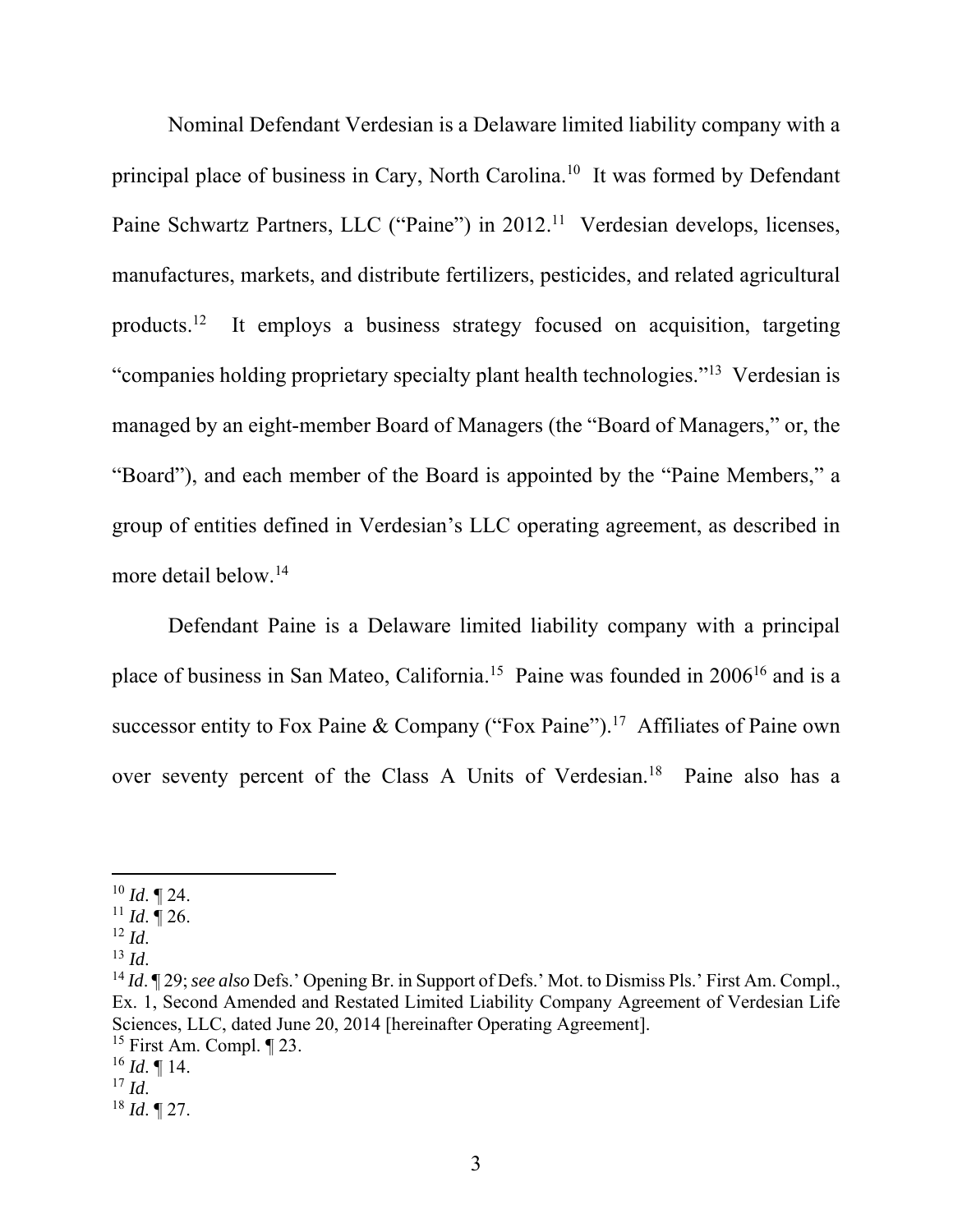contractual relationship with Verdesian whereby Paine is paid management service fees based on Verdesian's financial performance, and paid transaction fees on certain Verdesian acquisitions.<sup>19</sup>

Defendant Kevin Schwartz is the President, Chief Executive Officer ("CEO"), and a Founding Partner of Paine.<sup>20</sup> Schwartz has served as a Manager of Verdesian since August  $2012.<sup>21</sup>$ 

Defendant David Buckeridge is a Partner at Paine, and previously was the Operating Director of Fox Paine.<sup>22</sup> Buckeridge has served as a Manager of Verdesian since August 2012.<sup>23</sup>

Defendant Robert Berendes is the Operating Director of Paine.<sup>24</sup> Berendes has served as a Manager of Verdesian since August 2014.<sup>25</sup> Berendes has worked at, among other places, McKinsey & Company ("McKinsey"). He is also the Chairman of the Board of Directors of Indigo Ag, Inc. ("Indigo), a potential competitor to Verdesian.<sup>26</sup>

 $^{19}$  *Id.* ¶ 54.

 $^{20}$  *Id.* ¶ 14.  $^{21}$  *Id.* 

 $^{22}$  *Id.* ¶ 15.

 $^{23}$  *Id.* 

<sup>24</sup> *Id*. ¶ 16.

 $^{25}$  *Id.* 

<sup>26</sup> *Id*.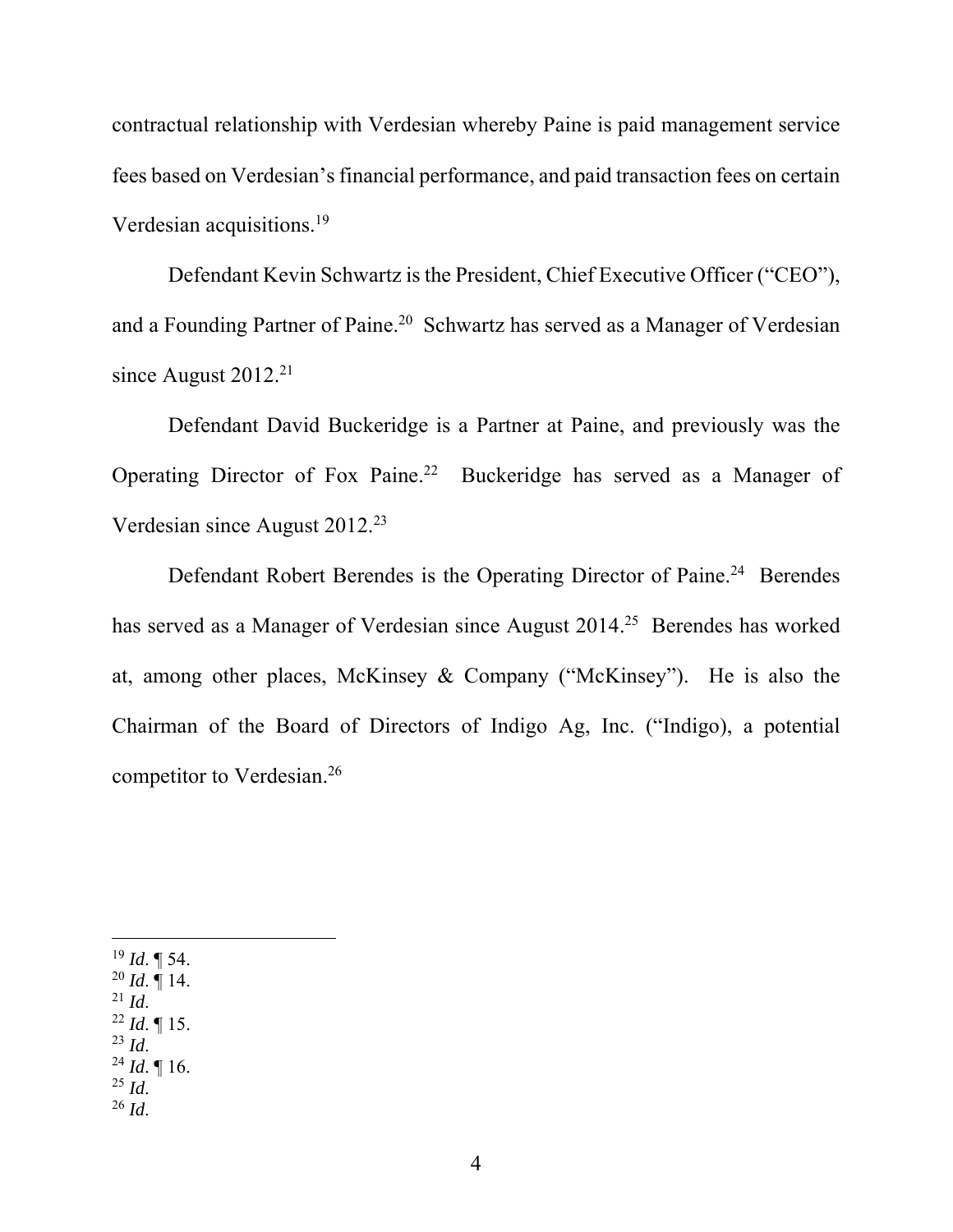Defendant Jeffrey R. Grow is the Chairman of Verdesian and served as its CEO from August 2012 to September 2016.<sup>27</sup> Grow has served as a Manager of Verdesian since August 2012.<sup>28</sup>

Defendant Kenneth Avery is the current CEO of Verdesian, replacing Grow in September 2016.<sup>29</sup> Avery has served as a Manager of Verdesian since September 2016.<sup>30</sup>

Defendant Adam Fless is the Managing Director of Paine.<sup>31</sup> Fless has served as a Manager of Verdesian since August 2017.<sup>32</sup>

Defendant Alexander Corbacho is a Principal of Paine.<sup>33</sup> Corbacho has served as a Manager of Verdesian since August 2017.<sup>34</sup>

Defendant Angelos Dassios is a Partner at Paine.<sup>35</sup> Dassios served as a Manager of Verdesian from 2012 to 2016, and continues to serve as a member of the Board of Manager's audit committee.<sup>36</sup>

<sup>27</sup> *Id*. ¶ 17. <sup>28</sup> *Id*. <sup>29</sup> *Id*. ¶ 18.  $30$  *Id.*  $31$  *Id.* 19.  $32$  *Id.* <sup>33</sup> *Id*. ¶ 20.  $34$  *Id.*  $35$  *Id.*  $\P$  21. <sup>36</sup> *Id*.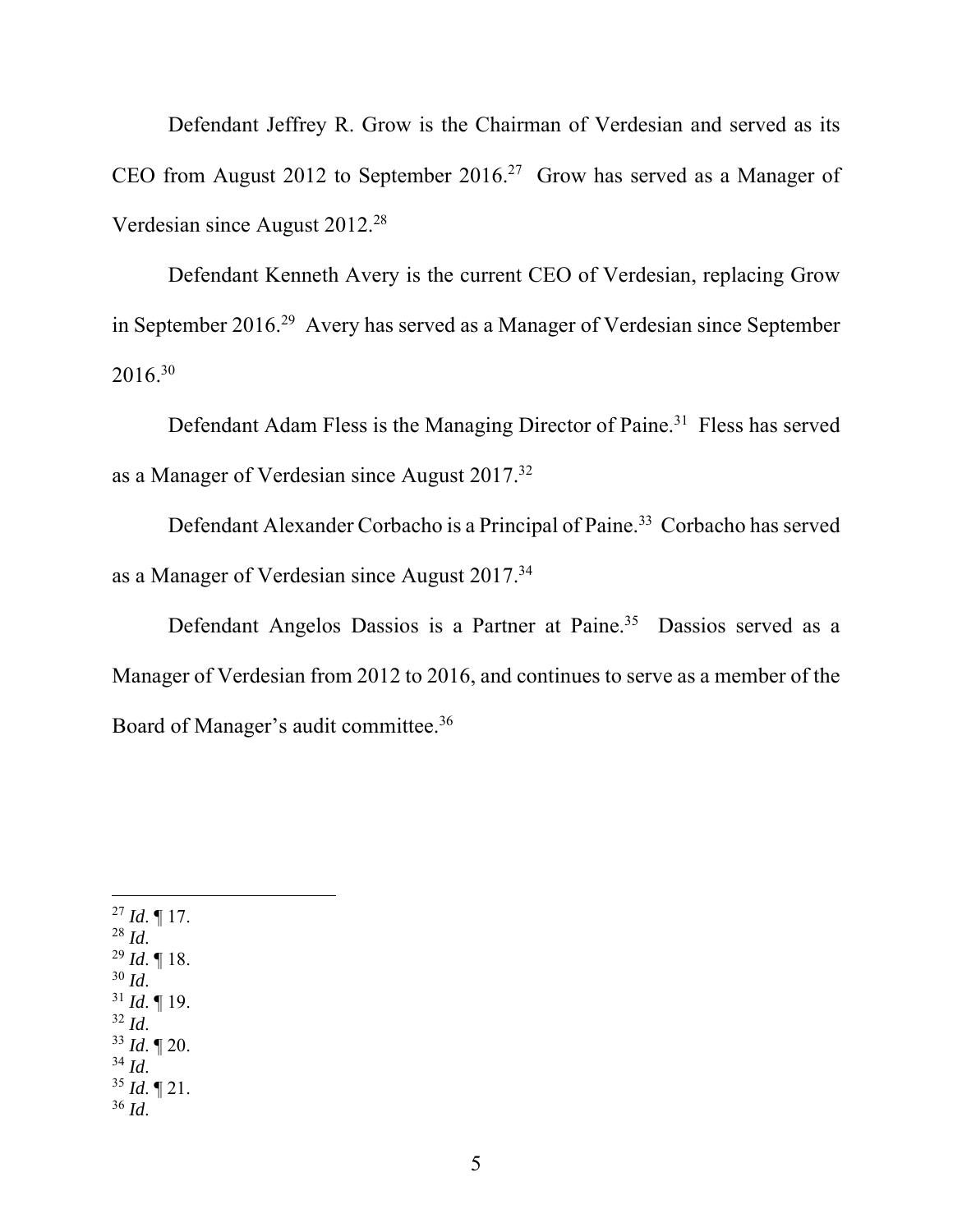Defendant David Browne is a former Director of Paine, a position he left in June 2017.<sup>37</sup> Browne served as a Manager of Verdesian from 2012 to 2017, and continues to serve as a member of the Board of Manager's audit committee.<sup>38</sup>

# *B. Verdesian Life Sciences, LLC's Operating Agreement*

Verdesian was formed in August 2012 to sell agricultural products, such as fertilizers and pesticides, the rights to which it planned to obtain through an acquisition strategy targeting entities with proprietary technology.<sup>39</sup> According to Verdesian's Operating Agreement (the "Operating Agreement"), the "full and exclusive discretion" to "manage and control, have the authority to obligate and bind, and make all decisions affecting the business and assets of [Verdesian]" was vested in the Board of Managers.<sup>40</sup> "Members" of Verdesian are listed in the Operating Agreement, and include, among others, MKE and Bergevin.<sup>41</sup>

# 1. The Board of Managers of Verdesian

The Board of Managers—per the Operating Agreement—consists of up to eight members (each individually a "Manager", and collectively, the "Managers")<sup>42</sup> and the current Board has seven members.<sup>43</sup> All Managers are appointed by the

<sup>37</sup> *Id*. ¶ 22.

<sup>38</sup> *Id*.

 $39$  *Id.*  $\P$  26.

 $^{40}$  *Id.*  $\sqrt{ }$  29; Operating Agreement  $\frac{6}{9}$  6.1.

<sup>41</sup> Operating Agreement, Appendix B, "Member."

<sup>&</sup>lt;sup>42</sup> First Am. Compl.  $\sqrt{ }$  29; Operating Agreement § 6.2(a).

 $43$  First Am. Compl.  $\sqrt{29}$ .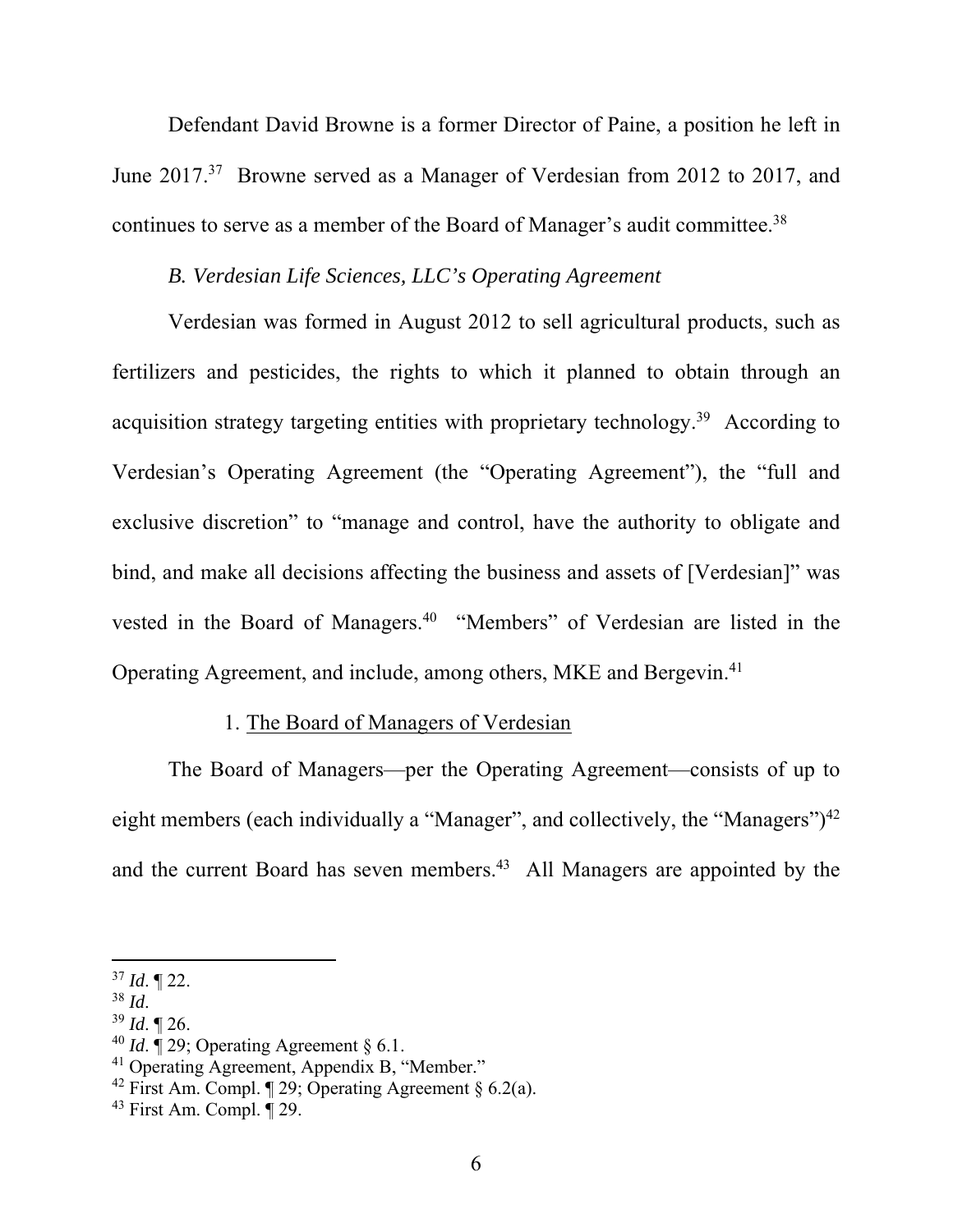"Paine Members,"<sup>44</sup> which is a defined term in the Operating Agreement meaning "Paine & Partners Capital Fund III AIV III, L.P., Paine & Partners Capital Fund III Co-Investors, L.P., Verdesian Co-Investment, L.P. and VerdesianCo-Investment Blocker, Inc."<sup>45</sup> The Paine Members, all affiliates of Paine, own over seventy percent of the Class A Units of Verdesian.<sup>46</sup>

According to the Operating Agreement, a "Manager shall perform his duties as a manager in good faith, in a manner he reasonable believes to be in or not opposed to the best interests of the Company, and with the care that an ordinarily prudent person in a similar position would use under similar circumstances."<sup>47</sup> However, this standard is explicitly subject to another subsection of the Operating Agreement, whereby:

. . . whenever in this Agreement a Manager or Member is permitted or required to make a decision (i) in its, his or her discretion or under a grant of similar authority, such Manager or Member shall be entitled to consider only such interests and factors as such Manager or Member desires, including its, his or her own interests, and shall, to the fullest extent permitted by applicable law, have no duty or obligation to give any consideration to any interest of or factors affecting the Company or any other Person, or (ii) in its his or her good faith or underanother

<sup>44</sup> *Id*.

<sup>&</sup>lt;sup>45</sup> Operating Agreement, Appendix B, "Paine Members." The Operating Agreement technically indicates that the Paine Members have the right to appoint six of the eight Managers; the remaining two are appointed by the "Rollover Members," unless the "Rollover Members" ownership drops below fifteen percent, in which case, those two remaining Managers are appointed "by the Members owning a majority of the outstanding Units." *Id.* § 6.2(a).

<sup>46</sup> First Am. Compl. ¶ 27.

<sup>&</sup>lt;sup>47</sup> *Id.*  $\llbracket 30$ ; Operating Agreement  $\& 6.4(b)$ .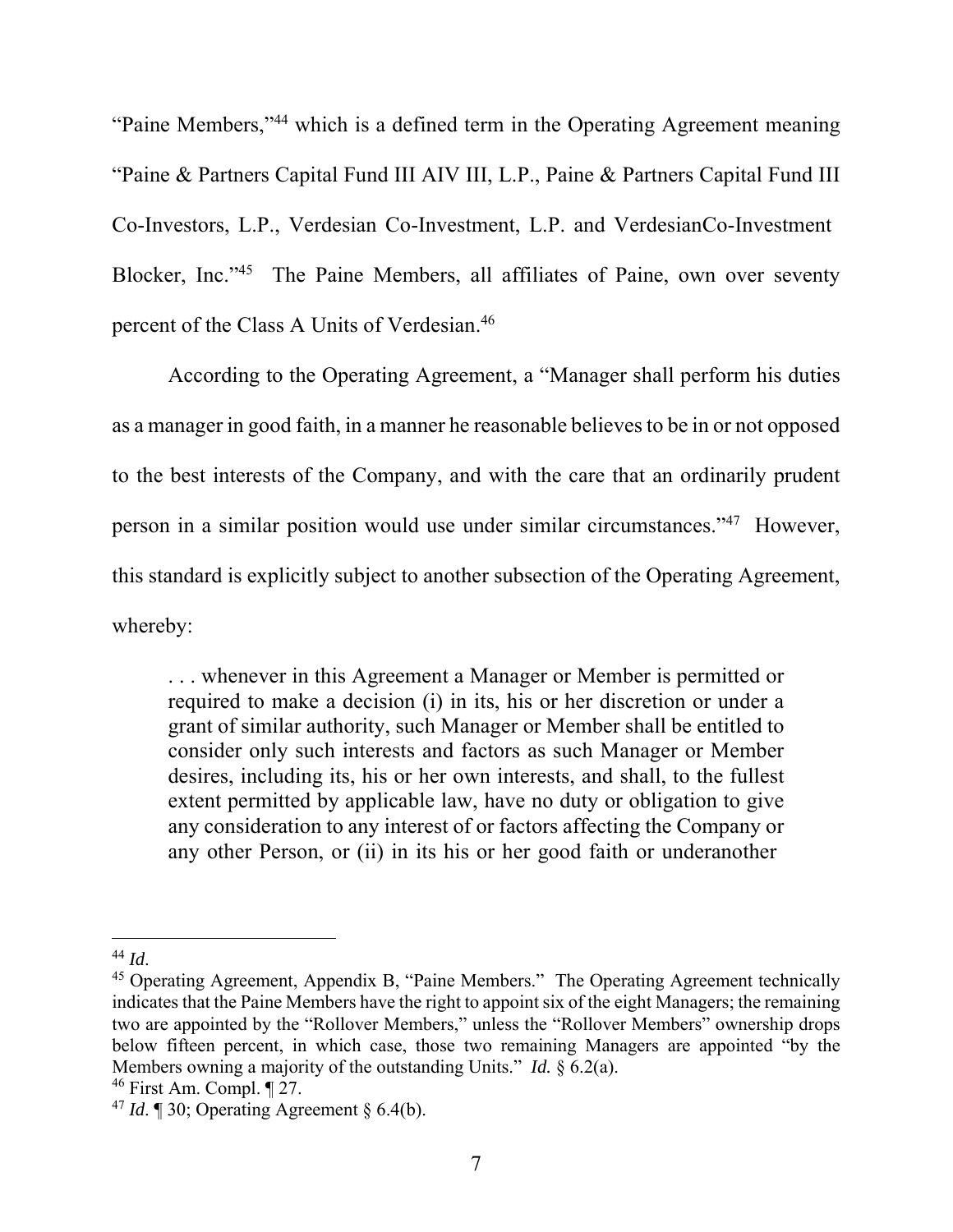express standard, such Manager or Member shall act under such express standard and shall not be subject to any other or different standards.<sup>48</sup>

Additionally, the Members, by agreeing to the Operating Agreement, "acknowledge that the Managers may or could have conflicts of interest to the extent that they are requested or obliged to make decisions . . . with respect to . . . the rights of the Members."<sup>49</sup> The Members "to the fullest extent permitted under the LLC Law . . . waive any such conflicts of interest directly or indirectly associated with decisions, and agree that each such Manager shall be entitled to make decisions and determinations as Member or Manager in his, her or its self-interest."<sup>50</sup>

Further according to the Operating Agreement, "to the extent that, at law or in equity, a Manager . . . has duties, including fiduciary duties, and liabilities relating thereto to the Company . . . such Person acting under this Agreement shall not be liable to the Company . . . for its good faith reliance on the provisions of this Agreement  $\dots$ <sup>51</sup> Furthermore, "[n]otwithstanding anything contained in this Agreement to the contrary, to the fullest extent permitted under the LLC Law, the Members of Verdesian hereby waive any fiduciary duty of the Managers, so long as such Person acts in a manner consistent with [the Operating Agreement]."<sup>52</sup>

- $^{49}$  *Id.* § 6.9(b).
- <sup>50</sup> *Id*.
- $51$  *Id.* § 6.9(a).

<sup>&</sup>lt;sup>48</sup> Operating Agreement  $\S 6.4(e)$ .

 $52$  *Id.* § 6.9(b).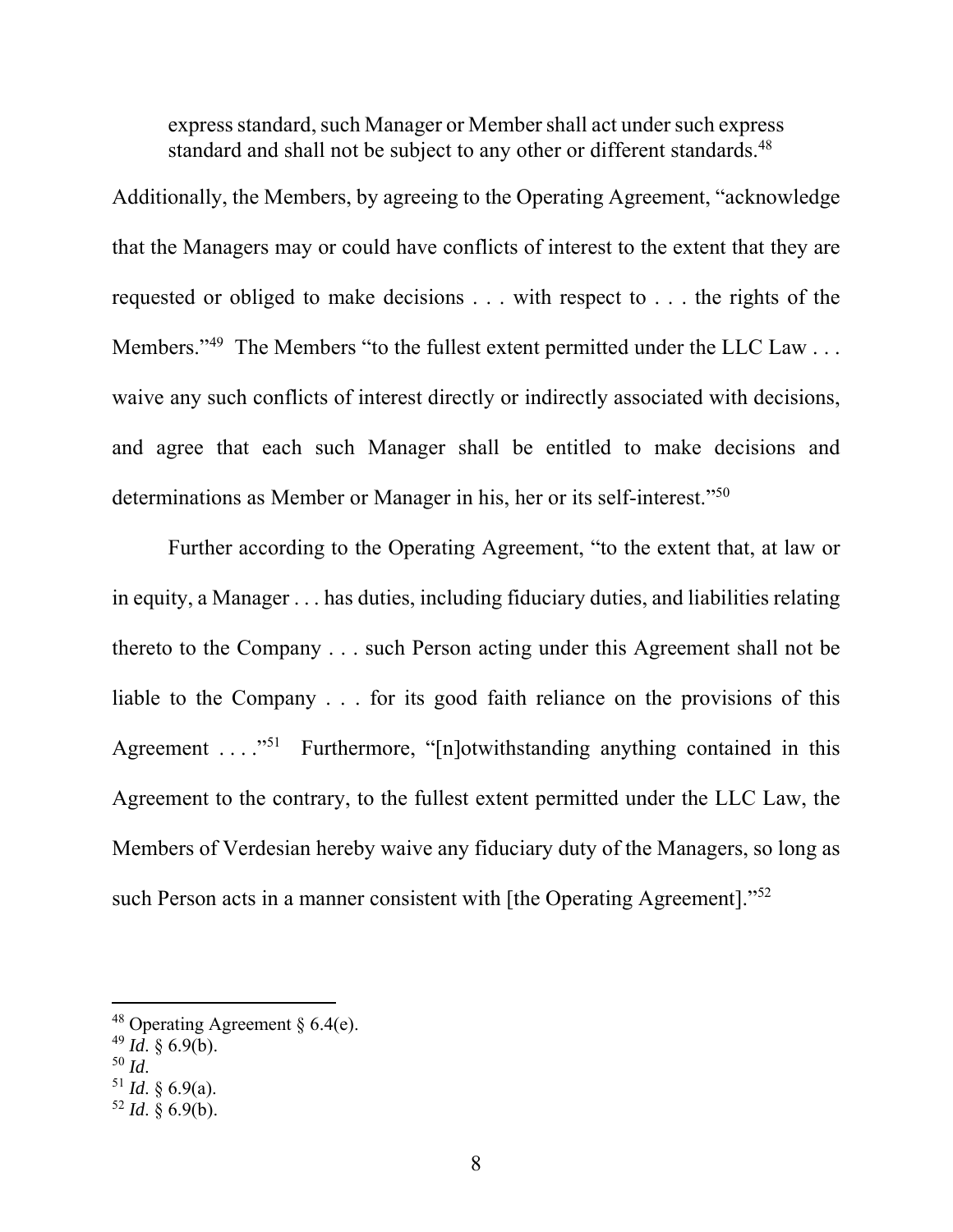The Operating Agreement also provides that Managers, as "Covered Person[s]," are not liable "to the Company . . . for any loss, damage or claim incurred by reason of any act or omission performed or omitted by such Covered Person in good faith on behalf of the Company and in a manner reasonably believed to be within the scope of the authority conferred on such Covered Person by this Agreement."<sup>53</sup> Managers, specifically, are also not liable "to the Company or to any Member for any actions taken in good faith and reasonably believed to be in or not opposed to the best interests of the Company, or for errors of judgment, neglect or omission."<sup>54</sup>

The Managers are charged with managing "the affairs of [Verdesian]."<sup>55</sup> Under the Operating Agreement, Verdesian will "[c]ause to be prepared and distributed to each Member holding Class A, Class A-1 or Class A-2 Units audited annual financial statements within ninety (90) days after the end of each fiscal year or as soon thereafter as is reasonably practicable and monthly unaudited financial statements within forty-five (45) days after the end of each month."<sup>56</sup>

 $53$  *Id.* § 6.7(b).

<sup>54</sup> *Id*. § 6.4(d).

 $55$  *Id.* § 6.4(a).

<sup>56</sup> First Am. Compl. ¶ 31; *see also* Operating Agreement § 7.2(e).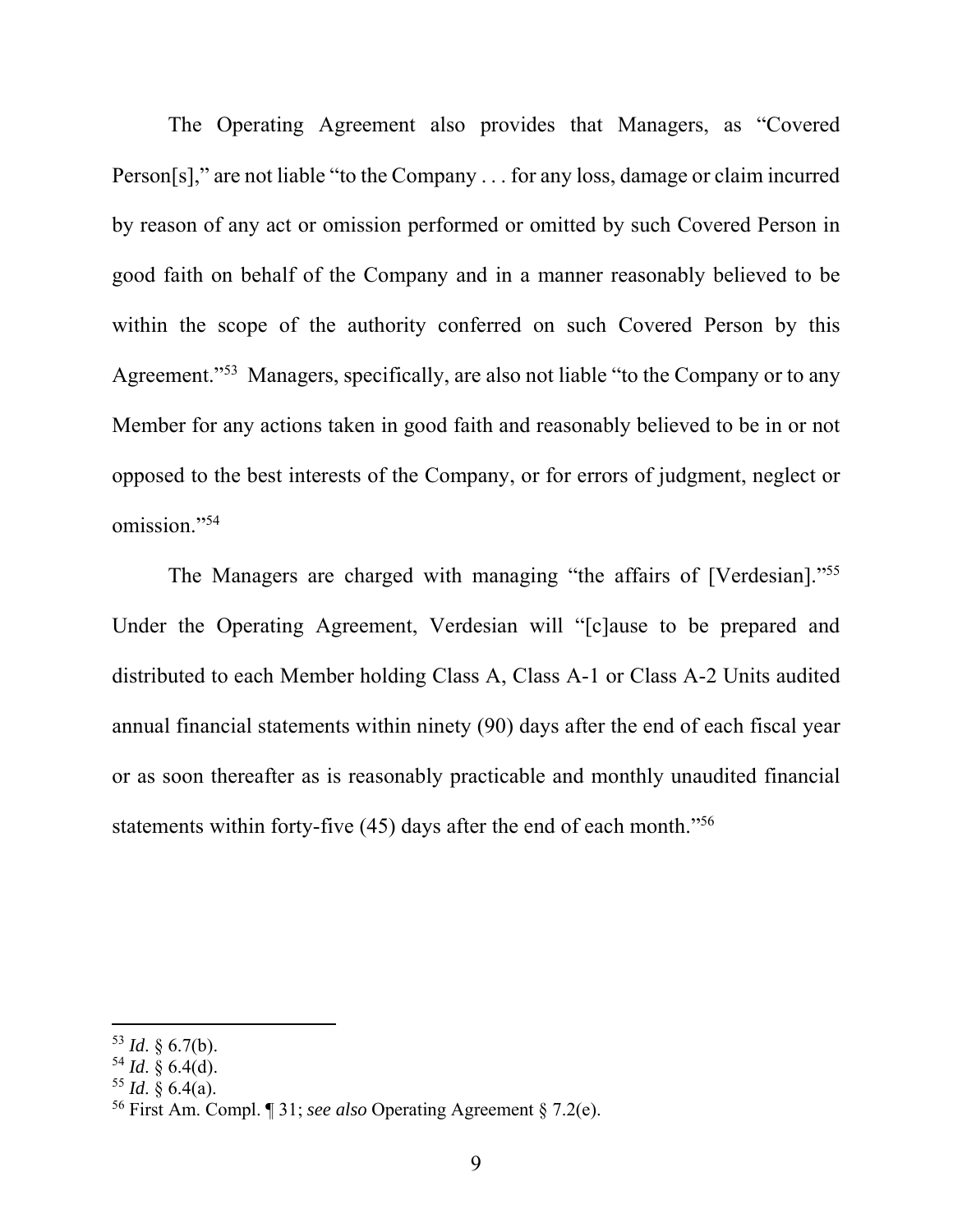#### *C. MKE and Bergevin Become Members of Verdesian*

After its formation in August 2012, Verdesian made its first acquisitions between September 2012 and April 2013.<sup>57</sup> Verdesian acquired Biagro Western Sales, Inc. ("Biagro"),<sup>58</sup> Northwest Agricultural Products, LLC ("NAP"),<sup>59</sup> and Plant Syence Ltd. ("Plant Syence").<sup>60</sup> NAP was founded by Plaintiff Bergevin in 1989.<sup>61</sup> Verdesian acquired NAP from Bergevin in February 2013 for \$34 million.<sup>62</sup>

Bergevin invested \$7 million of the proceeds of his sale of NAP back into

Verdesian.<sup>63</sup> Bergevin received 278,441 Class A Units and became a Member of

Verdesian.<sup>64</sup> Bergevin also became a guest of the Board of Managers.<sup>65</sup>

Verdesian later acquired INTX Microbials, LLC ("INTX"),<sup>66</sup> which was formed in 2002, from Plaintiff MKE in a two-part transaction, one part in September 2013, and the second part in January  $2014$ .<sup>67</sup> Verdesian acquired INTX from MKE

<sup>57</sup> First Am. Compl. ¶ 34.

<sup>58</sup> "Biagro . . . manufactured and sold phosphite plant nutrition and fertilizer products, including Nutri-Grow and Nutri-Phite." *Id*. ¶ 35.

 $59$  "NAP . . . offer[ed] specialty agricultural products, including Sterics, which enhance the absorption of phosphorous, and PolyAmines, an amino acid that delivers essential micronutrients." *Id*. ¶ 36.

<sup>&</sup>lt;sup>60</sup> *Id*. **[34.** "[Plant] Syence . . . was a supplier of plant nutritional solutions to the agriculture and horticulture markets." *Id.* ¶ 35.

 $^{61}$  *Id.* ¶ 36.

<sup>62</sup> *Id*.

<sup>63</sup> *Id*.

<sup>64</sup> *Id*.

<sup>65</sup> *Id*.

 $66$  "INTX  $\ldots$  manufactured biological products for agricultural crop production. Among other products, INTX offered legume seed inoculants, biological growth promoters and adjuvants for agriculturally applied pesticides." *Id*. ¶ 37.

<sup>67</sup> *Id*. ¶¶ 37–38.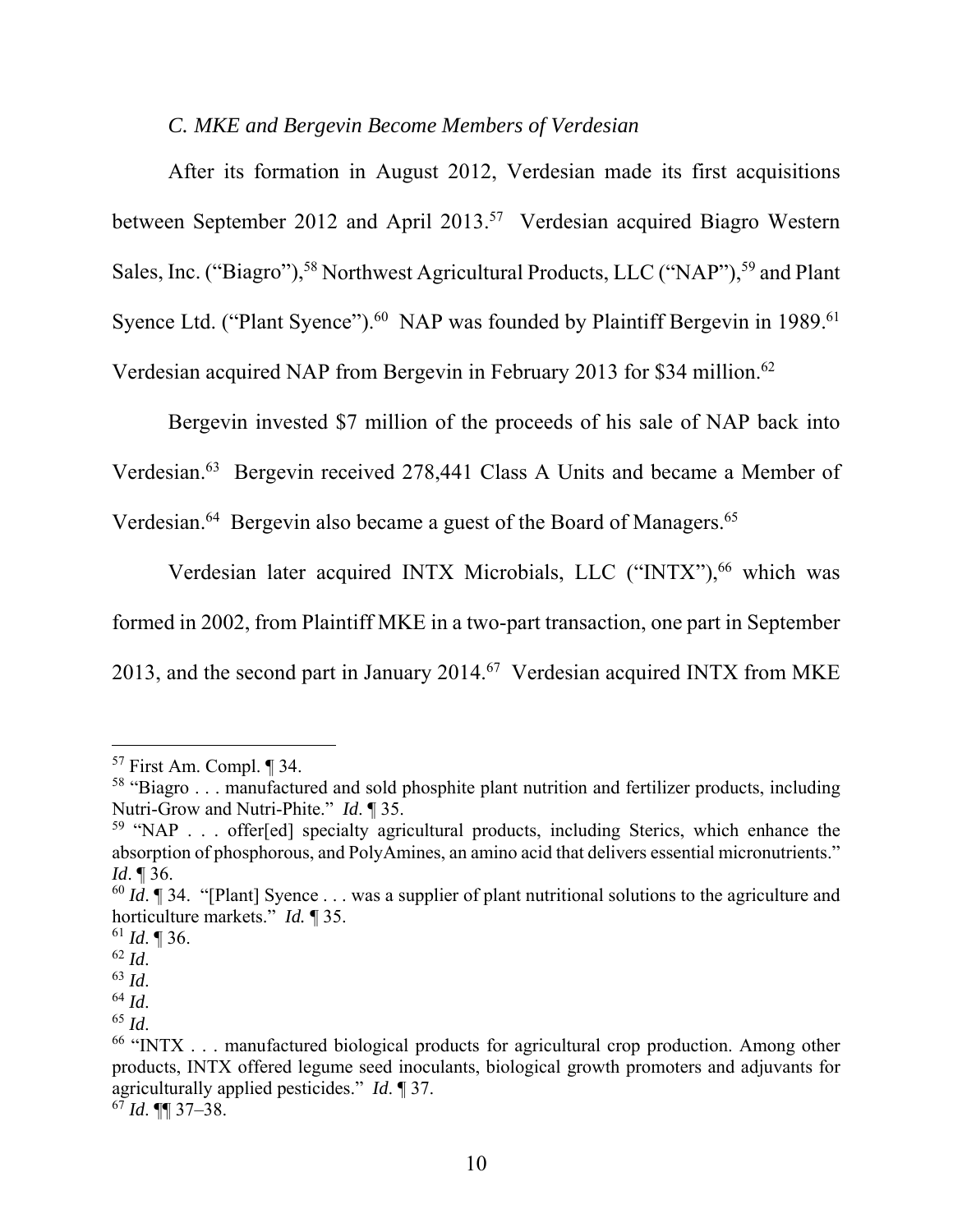for \$32 million.<sup>68</sup> MKE invested \$5 million of the proceeds of its sale of INTX back into Verdesian.<sup>69</sup> MKE received 198,887 Class A Units and became a Member of Verdesian.<sup>70</sup> MKE's principal also became a guest of the Board of Managers.<sup>71</sup>

Verdesian's revenue for 2013 was \$53 million and it had an Adjusted EBITDA in 2013 of \$14.5 million.<sup>72</sup> Paine received management fees from Verdesian of \$196,630 in 2013.<sup>73</sup> Paine also received, in 2012 and 2013, a combined \$3.7 million in transaction fees related to Verdesian's acquisition of Biagro, NAP, Plant Syence, and INTX.<sup>74</sup>

# *D. Verdesian's Acquisition of Specialty Fertilizer Products, LLC*

During a May 15, 2014 meeting of the Board of Managers, Verdesian's management announced it had executed a purchase agreement to acquire Specialty Fertilizer Products, LLP ("SFP") for \$313.5 million.<sup>75</sup> SFP's revenue for 2013 was \$68.1 million and it had an Adjusted EBITDA of \$26.6 million.<sup>76</sup>

<sup>68</sup> *Id*. ¶ 37.

<sup>69</sup> *Id*. ¶ 38.

<sup>&</sup>lt;sup>70</sup> *Id.* Verdesian first purchased sixty-five percent of INTX in September 2013, and at that time MKE reinvested \$3 million into Verdesian. *Id.* Verdesian purchased the remaining thirty-five percent of INTX in January 2014, at which time MKE reinvested \$2 million into Verdesian. *Id.*  <sup>71</sup> *Id*.

 $72$  *Id.*  $\P$  40.

 $^{73}$  *Id.*  $\overline{9}$  54.

 $^{74}$  *Id.* 

<sup>75</sup> *Id*. ¶¶ 43, 52. "SFP was a wholesaler of plant health products and fertilizers to retailers in the Midwest." *Id.* ¶ 43. <sup>76</sup> *Id*. ¶ 43.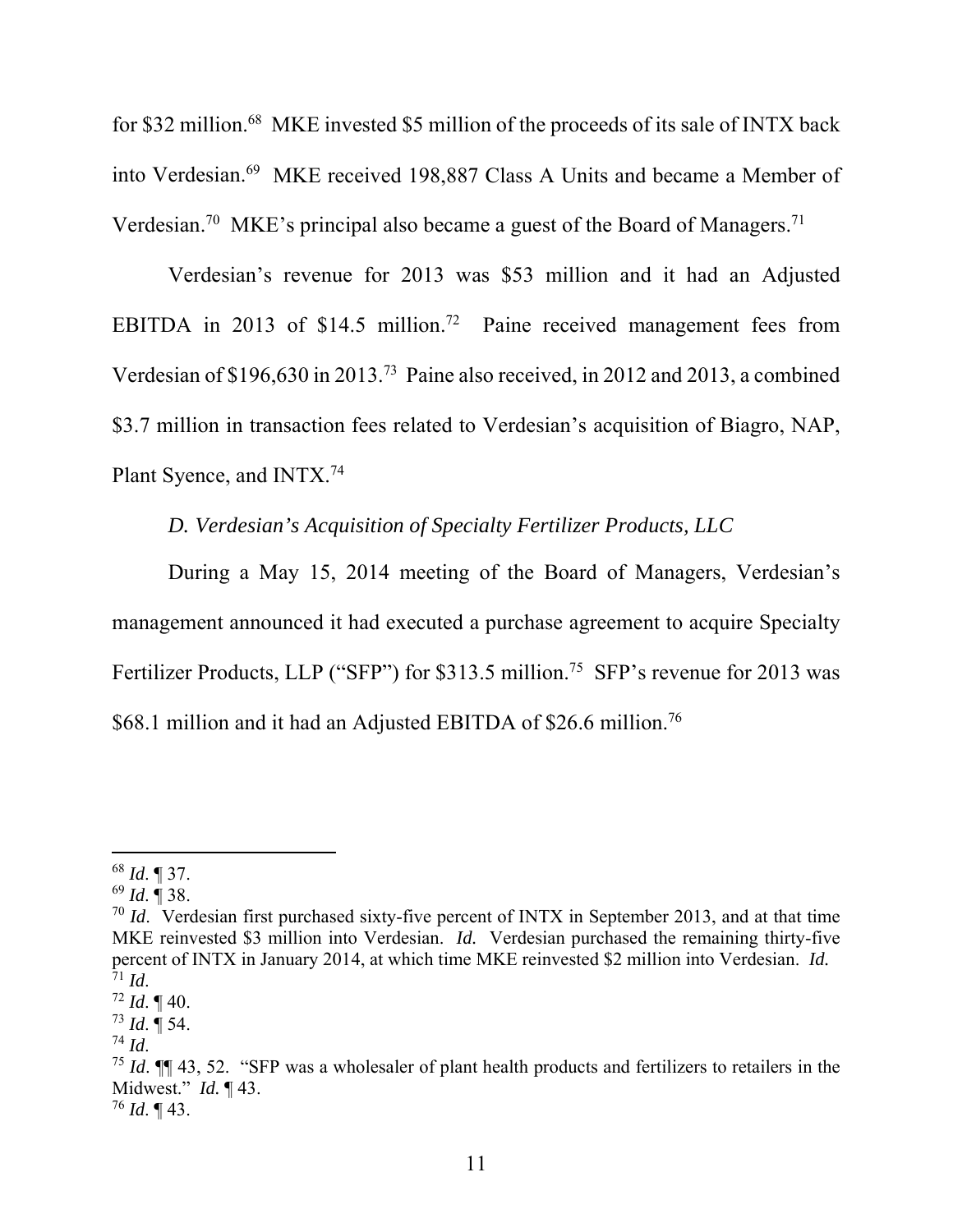# 1. Concerns Related to the Specialty Fertilizer Products, LLC Acquisition

On April 10, 2014, as part of the SFP acquisition, KPMG prepared a due diligence report for Verdesian.<sup>77</sup> KPMG's report (the "KPMG Report") noted that year-to-date sales for SFP in March 2014 were fifteen percent lower than for the same period the previous year.<sup>78</sup> The KPMG Report also detailed SFP's introduction "in the second half of [fiscal year] 2013" of a "bulk and early fill sales program."<sup>79</sup> Prior to this program, SFP's "sales season peaked in spring during the planting season."<sup>80</sup> The bulk and early fill sales programs "incentivized" dealers with discounts" in order "to increase dealer demand, accelerate business growth, enhance operational capacity and allow access to a high volume market."<sup>81</sup> According to KPMG, the 2013 "programs were successful and, as a result, sales peaked a second time in FY 13 during Q3 and Q4."<sup>82</sup> In other words, SFP's 2013 sales results included two sales peaks.<sup>83</sup> KPMG noted that there was "a risk [that] this double sales peak will not recur next year," as the bulk and early fill programs had

- <sup>78</sup> *Id*.
- <sup>79</sup> *Id*. ¶ 47.
- $80$  *Id.*
- $81$  *Id.*
- <sup>82</sup> *Id*.
- <sup>83</sup> *Id*.

<sup>77</sup> *Id*. ¶ 46.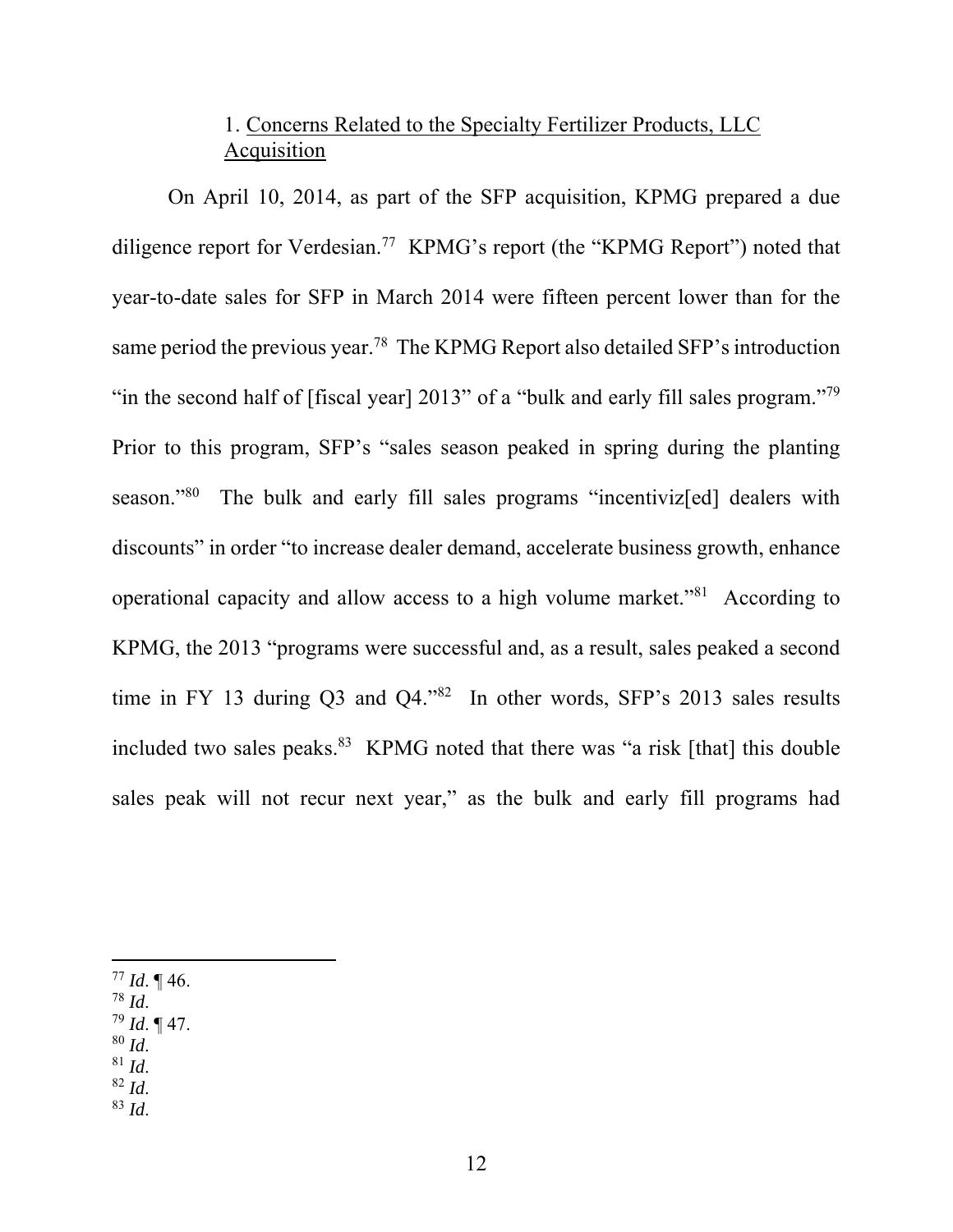accelerated sales from the first quarter of 2014 into the fall of  $2013$ .<sup>84</sup> As a result, KPMG wrote, "FY 13 includes a onetime benefit due to the business shift."<sup>85</sup>

United Suppliers, Inc. ("United Suppliers"), one of SFP's primary retail customers, also provided commentary on SFP.<sup>86</sup> United Suppliers warned Verdesian that SFP had presold a significant amount of product in 2013, and would therefore be unable to achieve the same level of sales in the future.<sup>87</sup> In other words, United Suppliers represented to Verdesian's Managers that SFP had "stuff[ed] the channel."<sup>88</sup> United Suppliers did, however, expect its order with SFP to increase year-over-year.<sup>89</sup>

# 2. Verdesian Proceeds with the Specialty Fertilizer Products, LLC Acquisition

With knowledge of the KPMG Report and the communications with United Suppliers, Verdesian's Managers decided to acquire SFP.<sup>90</sup> Verdesian funded the \$313.5 million acquisition of SFP through \$200 million in third-party debt financing and \$160 million in new equity financing.<sup>91</sup> On June 1, 2014, as part of the new equity financing, Verdesian issued a "Notice of Preemptive Rights" and offered its

 $90$  First Am. Compl.  $\P$  51.

<sup>84</sup> *Id*.

<sup>85</sup> *Id*.

<sup>86</sup> *Id*. ¶ 49.

<sup>87</sup> *Id*.

<sup>88</sup> *Id*. ¶ 49–50.

<sup>89</sup> Defs.' Opening Br. in Support of Defs.' Mot. to Dismiss Pls.' First Am. Compl., Ex. 4, Report from KPMG titled 'Project Fertilizer,' dated April 10, 2014, at9.

<sup>91</sup> *Id*. ¶¶ 52, 103.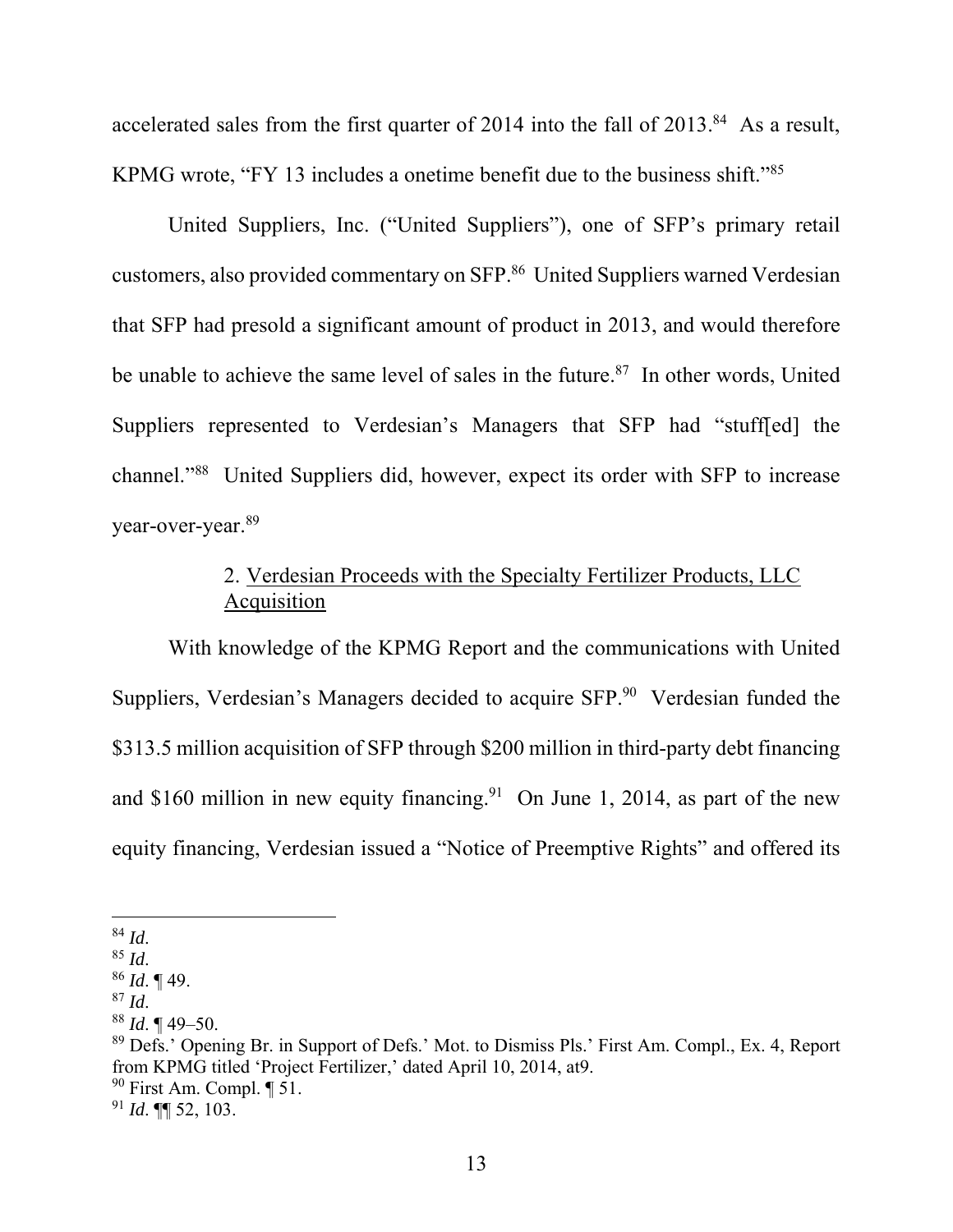existing unitholders the opportunity to purchase additional Class A Units at a price of  $$47.11.<sup>92</sup>$  In soliciting this new equity financing from Verdesian's Members, the Managers did not specifically disclose the findings of the KPMG Report or the communications with United Suppliers.<sup>93</sup> Instead, the Managers indicated that SFP's 2013 earnings were a reliable indicator of its future performance.<sup>94</sup> The Managers also sent to the Members a presentation on the SFP acquisition, prepared for the rating agencies, which indicated that "SFP underperformance y-o-y driven in part by transition of portion of business from spring planting season to autumn as part of an Early Fill program. Expect meaningful uptick in summer and fall months."<sup>95</sup> The Managers also represented to the Members that Verdesian, with SFP, would have an enterprise value of \$514 million.<sup>96</sup>

In connection with the new equity financing, MKE contributed \$3 million and Bergevin contributed \$4.1 million.<sup>97</sup> The SFP acquisition closed on July 1, 2014.<sup>98</sup>

Paine, by contract, receives a management service fee based on Verdesian's financial performance and transaction fees on certain Verdesianacquisitions. <sup>99</sup>

<sup>92</sup> *Id*. ¶ 103.

<sup>93</sup> *Id*. ¶ 52.

<sup>94</sup> *Id*. ¶ 104.

<sup>&</sup>lt;sup>95</sup> Defs.' Opening Br. in Support of Defs.' Mot. to Dismiss Pls.' First Am. Compl., Ex. 7, Verdesian Life Sciences LLC Ratings Agency Presentation, dated May 2014, at 48.

<sup>96</sup> First Am. Compl. ¶ 104.

 $^{97}$  *Id.* ¶ 52.

<sup>98</sup> *Id*. ¶ 51.

<sup>99</sup> *Id*. ¶¶ 28, 54.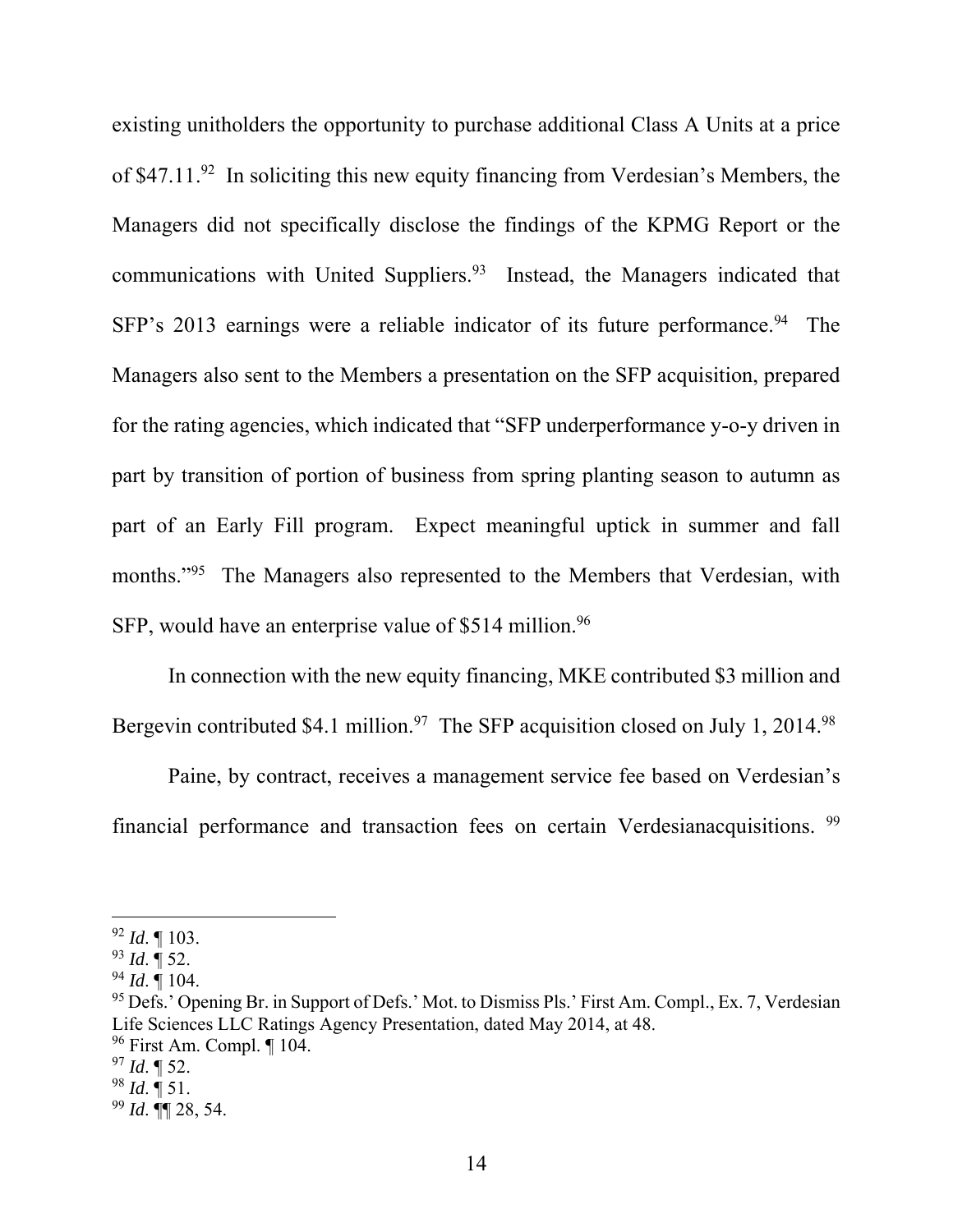Accordingly, Paine received a transaction fee of \$6 million forVerdesian's acquisition of SFP.<sup>100</sup> In 2014, Verdesian's Adjusted EBITDA (including SFP) was \$45.3 million.<sup>101</sup> In 2014 and 2015, following the acquisition of SFP, Paine received management service fees of \$1,145,053 and \$1,205,798, respectively.<sup>102</sup> In 2013, Paine had received a management service fee of less than \$200,000.<sup>103</sup>

## *E. Verdesian Acquires QC Corporation*

On September 30, 2014, Verdesian acquired QC Corporation ("QC")from Paine.<sup>104</sup> Paine had previously acquired QC and managed it separately from Verdesian.<sup>105</sup> QC had environmental liabilities (mostly related to neighboring properties and employees) as well as other liabilities, which are now borne by Verdesian.<sup>106</sup> As of August 31, 2017, QC holds an intercompany loan receivable of  $$18$  million.<sup>107</sup>

## *F. The Management of Verdesian*

### 1. The Officers

Defendant Grow, who served as Verdesian's CEO from August 2012 to September 2016, received bonus compensation from 2014 to 2016 totaling more

 $100$  *Id.*  $\P$  54.

- $101$  *Id.* 152.
- $^{102}$  *Id.*  $\overline{9}$  54.  $103$  *Id.*
- $104$  *Id*. **[58.**]
- $105$  *Id.*
- $106$  *Id*. **[59.**]
- $107$  *Id*.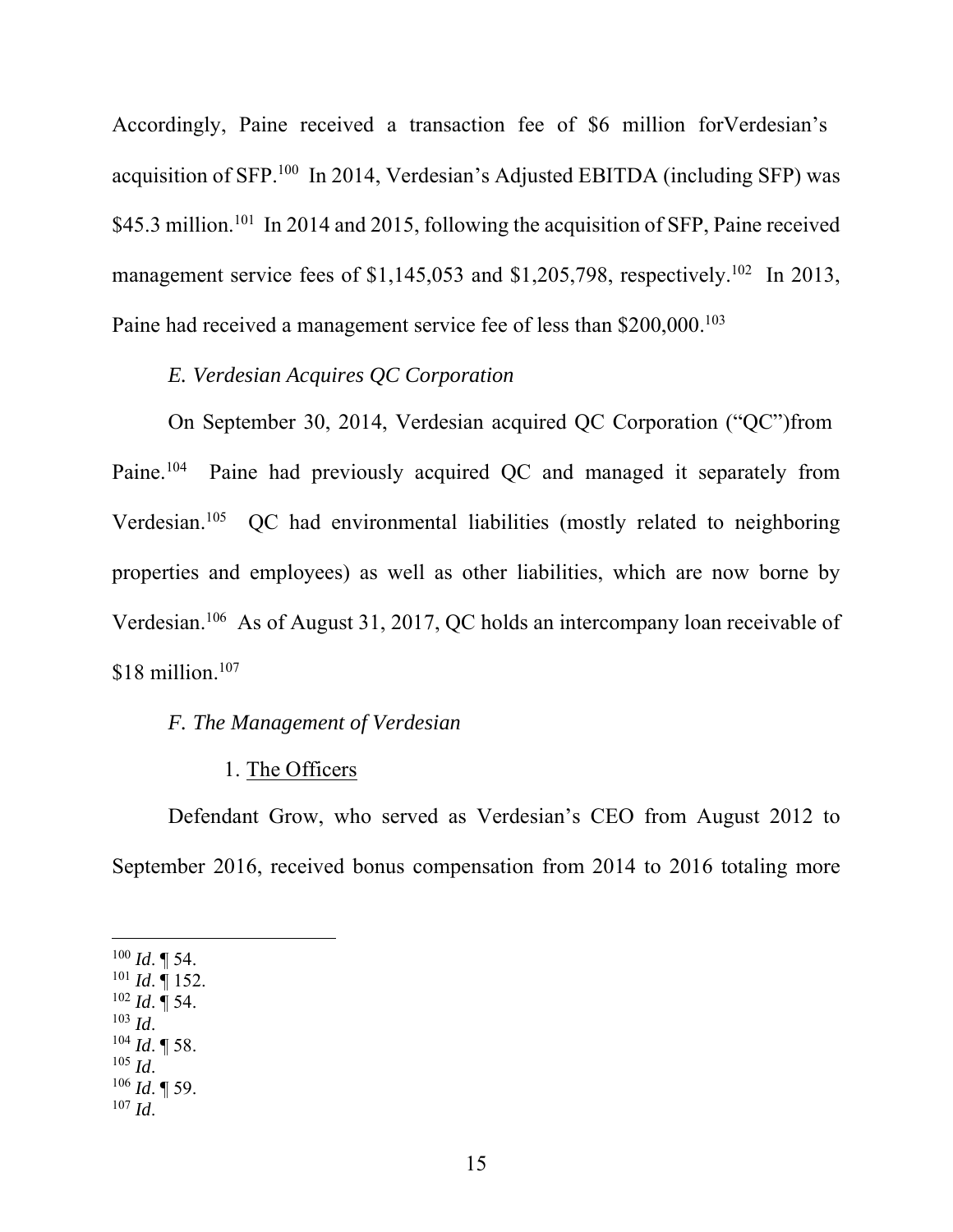than \$1 million and received option grants of 228,055 Class M-1 Units and 97,968 Class M-2 Units. $108$ 

Defendant Avery, who took over as Verdesian's CEO in 2016, received 65,000 Class M-1 Units in 2016.<sup>109</sup> Avery's hire as CEO, to replace Grow, was made with little Board deliberation.<sup>110</sup> Directly before becoming Verdesian's CEO, Avery worked for Monsanto Company, and previously worked for Delta and Pine Land Company, Eagle Materials, and Arthur Anderson.<sup>111</sup> Avery had previously been suspended from practicing before the Securities and Exchange Commission.<sup>112</sup>

In 2013, the Managers hired as Verdesian's Chief Financial Officer ("CFO") non-party Frank Pirozzi ("Pirozzi"), who had no prior experience as a CFO or with mergers and acquisitions.<sup>113</sup>

#### 2. Operating Performance in 2016 and 2017

In August 2016, Verdesian performed an "Operational Expenses Assessment," which recommended a reduction in workforce and changes in Verdesian's management structure.<sup>114</sup> The Assessment also noted that "Verdesian's total cost (salary, bonus, T&E) for corporate services and sales force are high for

 $111$  *Id.* 18.

 $108$  *Id.* 155.

 $109$  *Id.* 

<sup>110</sup> *Id*. ¶ 66.

 $112$  *Id.* 166.

<sup>113</sup> *Id*. ¶¶ 63, 65.

 $^{114}$  *Id.*  $\overline{9}$  68.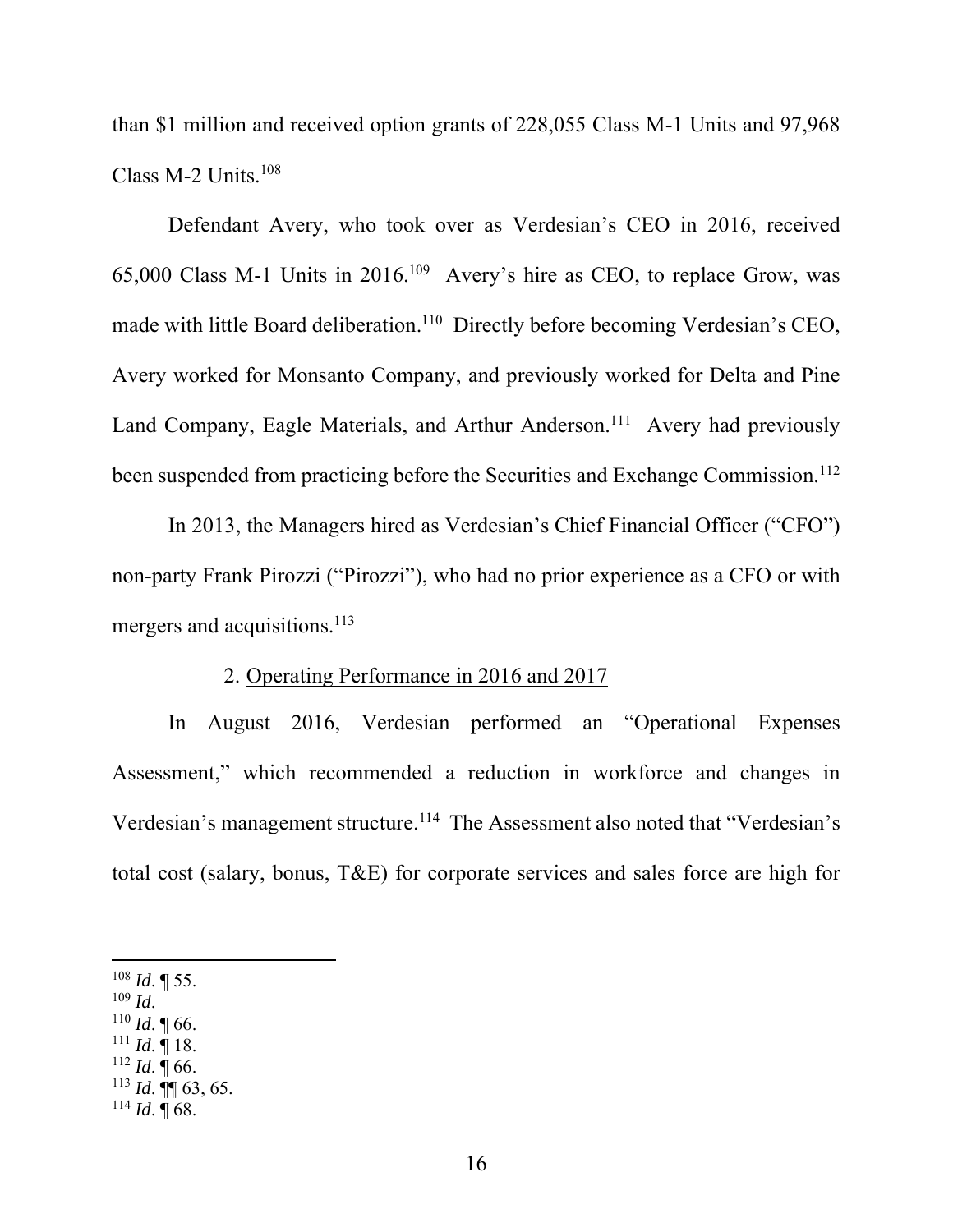this size company in this space."<sup>115</sup> Since Avery has taken over as CEO, and under the Managers' control, Verdesian has continued to engage in advance sales of products at discounted prices, has changed financial reporting practices (related to finished goods inventory and accrual for product returns), and has consistently paid bills late.<sup>116</sup>

Verdesian's year-to-date EBITDA in August 2016 was \$15.3 million.<sup>117</sup> Its EBITDA for the same period in August 2017 had dropped to  $$6.92$  million.<sup>118</sup> Even as Verdesian's operating performance has declined, as measured by Adjusted EBITDA or EBITDA, the Managers of Verdesian have spent liberally on corporate perks, corporate meetings, and corporate retreats.<sup>119</sup>

On June 28, 2017, Moody's downgraded Verdesian's credit ratingsand indicated a negative ratings outlook.<sup>120</sup> S&P Global Ratings would also later lower its credit rating for Verdesian on January 9, 2019.<sup>121</sup>

In 2018, Verdesian hired McKinsey to develop initiatives to drive sales and reduce costs.<sup>122</sup> McKinsey was paid over \$900,000 for its work, and the initiatives

- <sup>116</sup> *Id*. ¶ 70.
- $117$  *Id.*  $\overline{9}$  69.
- <sup>118</sup> *Id*.
- <sup>119</sup> *Id*. ¶¶ 72–73.
- $120$  *Id.* 174.
- $121$  *Id.* ¶ 87.
- $122$  *Id.*  $\overline{9}$  86

<sup>&</sup>lt;sup>115</sup> *Id*. **[68** (internal quotations omitted).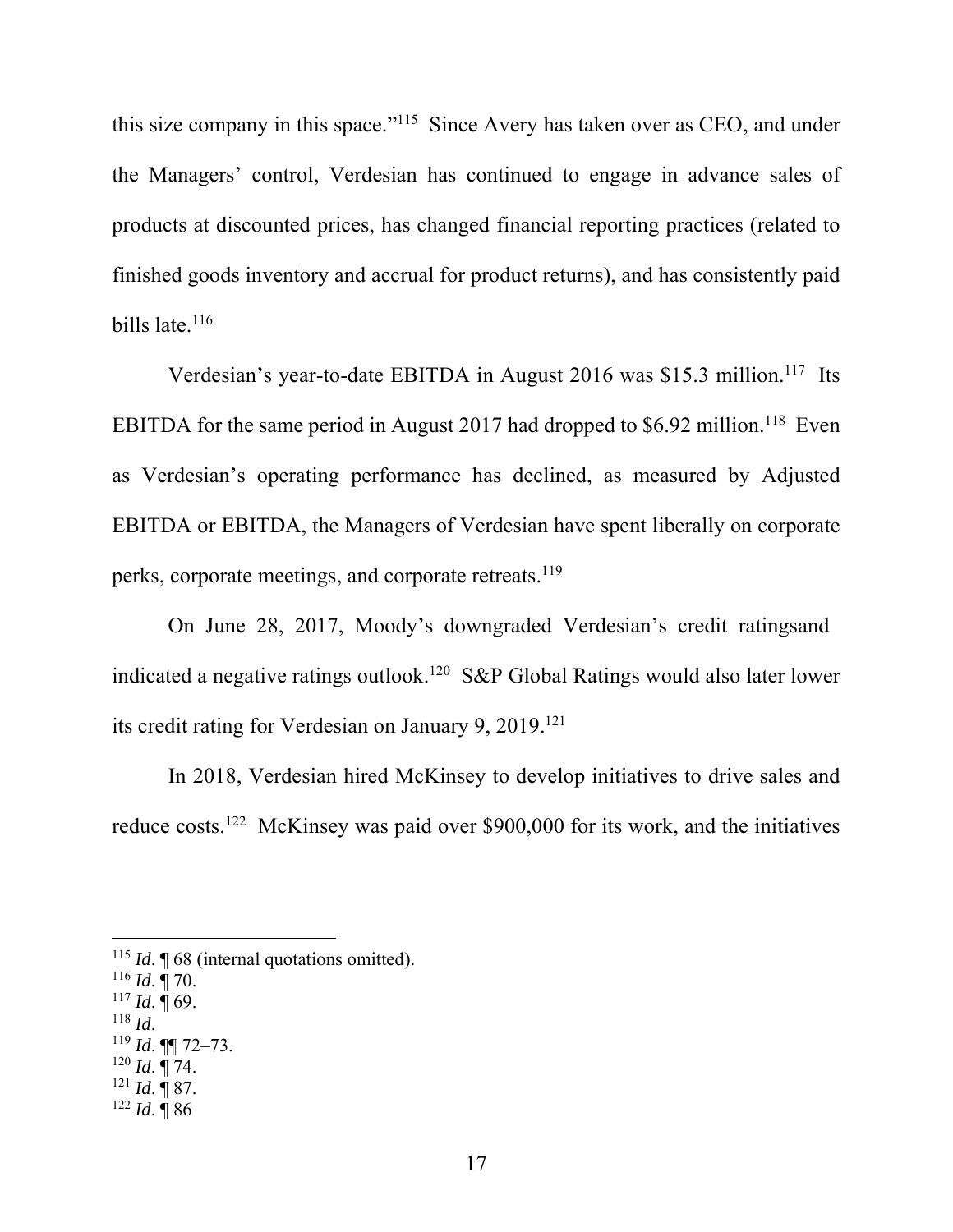it developed purported to provide the opportunity for a \$6 million increase in 2018 revenue.<sup>123</sup> Verdesian derived no material benefit from McKinsey's initiatives.<sup>124</sup>

## *G. Verdesian's Class P Offering*

MKE received its K-1 for 2016 for Verdesian in May 2017, and afterwards inquired to the Managers about the loss in value of its interest in Verdesian due to Verdesian's poor performance.<sup>125</sup> Instead of addressing Verdesian's performance, the Managers responded that Verdesian was being positioned for a sale.<sup>126</sup> The Managers represented that a sale was being targeted for the fourth quarter of 2018 or the first quarter of 2019, and that Class A unitholders would be able to recoup their investments in such a sale.<sup>127</sup> Verdesian's Adjusted EBITDA for 2017 was \$30.2 million.<sup>128</sup>

On August 20, 2018, Verdesian issued an Offering Notice to its Members, notifying them of its intent to issue a new class of preferred units, Class P Units.<sup>129</sup> Each Class P Unit would be offered at \$44.30 per unit.<sup>130</sup> At that price, Verdesian was valued at a six percent loss relative to its value after acquiring SFP in July

<sup>123</sup> *Id*.

- <sup>124</sup> *Id*.
- <sup>125</sup> *Id*. ¶ 75.
- <sup>126</sup> *Id*. ¶ 76.
- $^{127}$  *Id.*
- <sup>128</sup> *Id*. ¶ 152.
- <sup>129</sup> *Id*. ¶ 79.  $^{130}$  *Id.*  $\overline{9}$  80.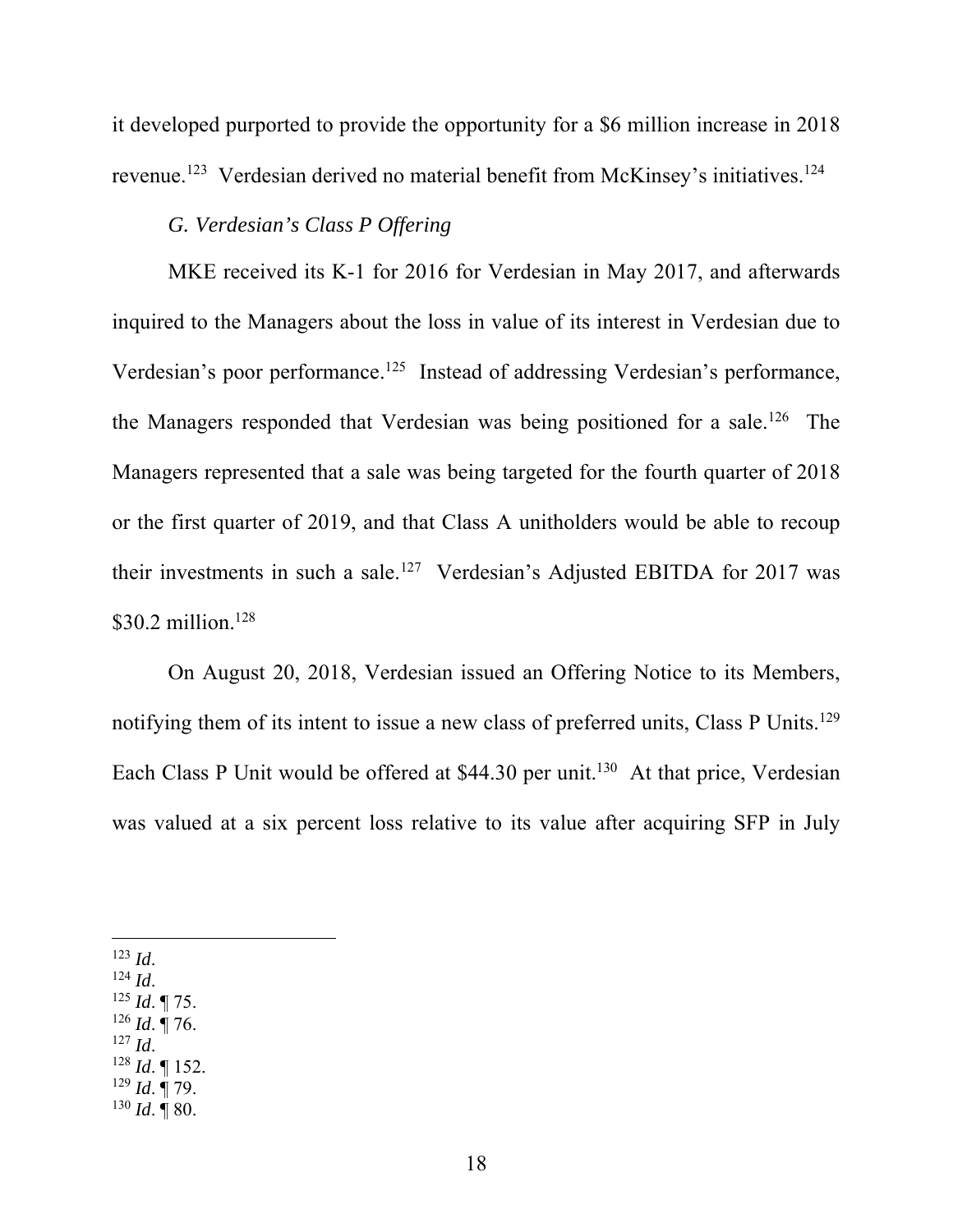2014.<sup>131</sup> During the intervening time, Verdesian's EBITDA had decreased by thirtythree percent.<sup>132</sup> The new Class P Units also had a distribution preference: in the event of a sale, Class P unitholders would receive double the Class P Unit price.<sup>133</sup> Class P Units' preference would supersede Class A Units' first priority in the event of a distribution from a liquidity event.<sup>134</sup> Verdesian's management was also allowed to participate in the Class P offering.<sup>135</sup>

On September 13, 2018, MKE and Bergevin sent a letter to Verdesian asking it to retract the offering of Class P Units.<sup>136</sup> Verdesian responded by letter on September 14, 2018.<sup>137</sup> Verdesian refused to retract the offering and indicated that it believed the offering to be fair because Class A unitholders could participate.<sup>138</sup> In separate communications with MKE, Verdesian indicated that it could find a buyer for MKE's Class A Units at price not to exceed \$30.55.<sup>139</sup>

Verdesian closed the Class P offering on November 30, 2018.<sup>140</sup> Prior to the Offering, Paine Members and Buckeridge together held eighty-five percent of

- <sup>136</sup> *Id*. ¶ 88.
- $^{137}$  *Id.* <sup>138</sup> *Id*.
- <sup>139</sup> *Id*.
- $140$  *Id.*  $\P$  90.

<sup>131</sup> *Id*. ¶ 81. <sup>132</sup> *Id*. ¶ 80.  $^{133}$  *Id.*  $\blacksquare$  81. <sup>134</sup> *Id*. ¶ 92. <sup>135</sup> *Id*. ¶ 83.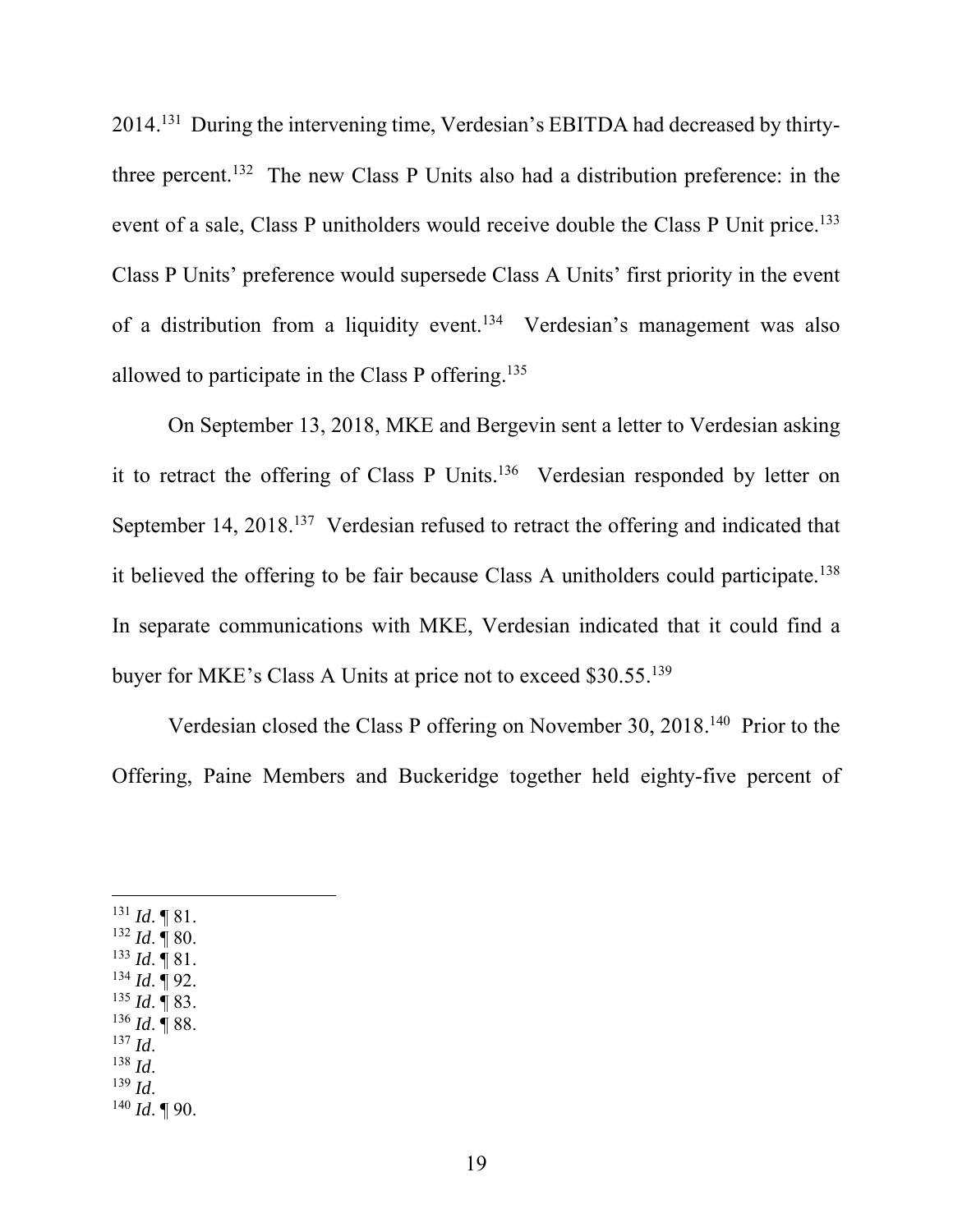Verdesian's Class A Units.<sup>141</sup> Paine Members purchased 397,165 Class P Units, Verdesian's management (Grow and Avery) purchased 11,396 Class P Units, and Buckeridge, indirectly, purchased  $5,201$  Class P Units.<sup>142</sup> None of the minority Class A unitholders (that is, the non-Paine-related Class A unitholders) participated in the Class P offering.<sup>143</sup> Given the Class P Units' preference in the event of a sale, Verdesian would have to be sold for \$560 million in order for all Class A unitholders to receive proceeds sufficient to fully return their investment.<sup>144</sup>

## *H. MKE's Books and Record Demand*

MKE made a books and record demand on Verdesian on October 12, 2017.<sup>145</sup> Verdesian made productions to MKE on November 28, 2017, December 5, 2017, December 7, 2017, and December 22, 2017.<sup>146</sup> These productions included audited financial statements, which had never been provided to MKE (or Bergevin) despite being required by the Operating Agreement.<sup>147</sup> Following the productions, Verdesian continued to fail to provide MKE and Bergevin with audited financial statements going forward; the audited financial statements for 2017 were due to them, per the Operating Agreement, on April 1, 2018.<sup>148</sup>

- $142$  *Id.* 190.
- $^{143}$  *Id.*
- <sup>144</sup> *Id*. ¶ 92.
- $^{145}$  *Id.*  $\overline{9}$  45.
- <sup>146</sup> *Id*. ¶¶ 112–115.
- $^{147}$  *Id.* 1 31.
- <sup>148</sup> *Id*.

 $^{141}$  *Id*. ¶ 91.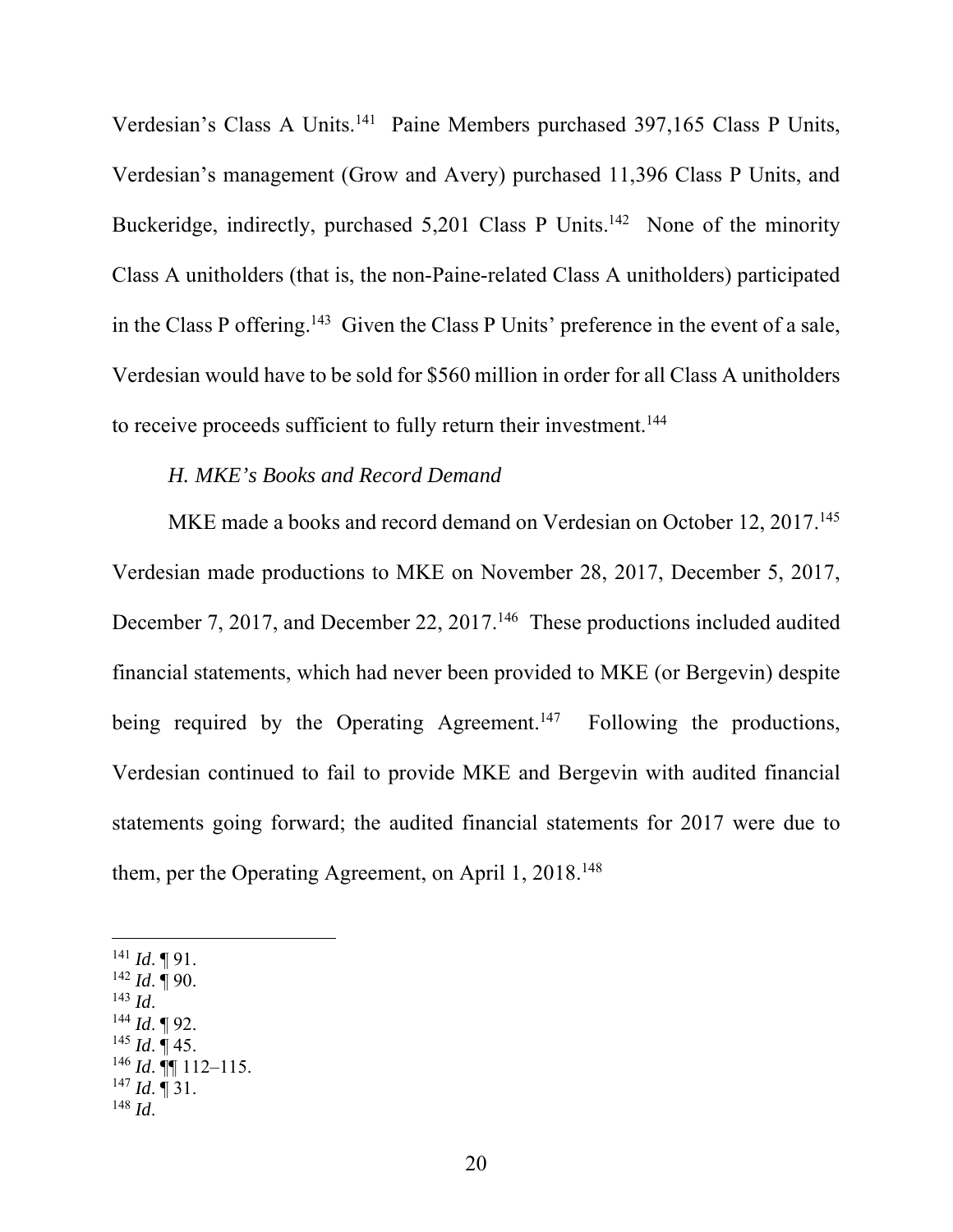#### *I. Procedural History*

MKE and Bergevin filed a Complaint on October 9, 2018. They then filed the First Amended Complaint on January 14, 2019.<sup>149</sup> The Defendants filed a Motion to Dismiss the First Amended Complaint on March 1, 2019. I heard Oral Argument on the Motion to Dismiss on June 17, 2019, and considered the Motion submitted for decision on that date.

#### II. ANALYSIS

The Plaintiffs bring four counts against the Defendants: breach of contract (the Operating Agreement), breach of fiduciary duty, fraud, and aiding and abetting. The Plaintiffs have brought the breach of Operating Agreement and breach of fiduciary duty counts (at least in part) derivatively. The Defendants have moved to dismiss the derivative claims under Court of Chancery Rule 23.1, the fraud claim under Rule 9(b), and all claims under Rule 12(b)(6). The Defendants further argue that many, if not all, of the Plaintiffs' claims are time barred. I analyze the derivative claims below.

## *A. Derivative Claims*

The Plaintiffs' derivative claims arise from the SFP acquisition, the QC acquisition, management of Verdesian after those acquisitions (specifically: advance

<sup>&</sup>lt;sup>149</sup> The Defendants had previously moved to dismiss the initial Complaint on November 16, 2018. D.I. 10.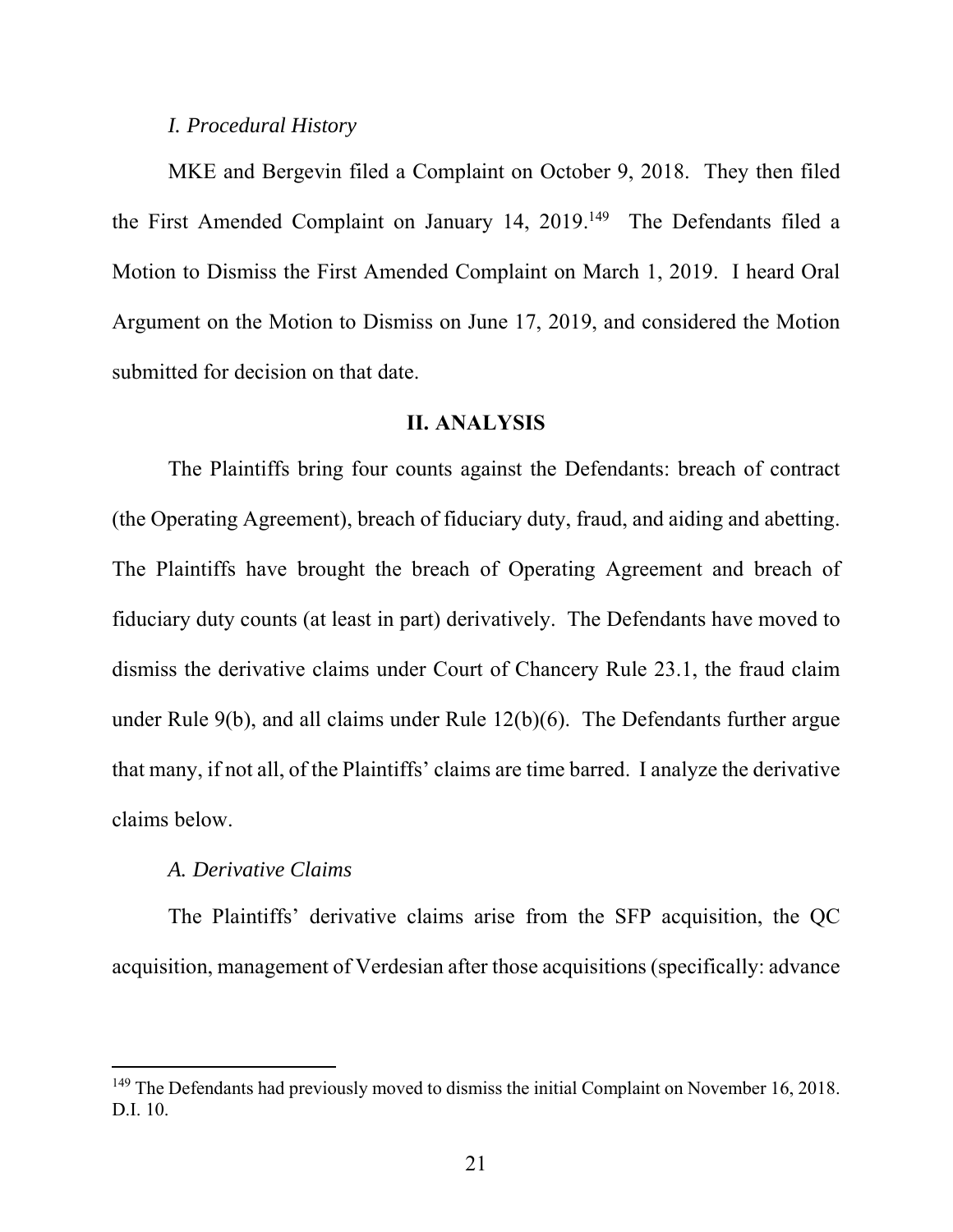sale of products in 2018 and 2019, changes in accrual practices, overspending on corporate perks, the hiring of certain executives, and changes in financial accounting practices of inventory), and Verdesian's maintenance of the fee agreement with Paine.<sup>150</sup> The Defendants argue that the derivative claims should be dismissed because the Plaintiffs failed to make a demand on the Board when, per the Defendants, it was not futile to do so. The Defendants further contend that many of the derivative claims are stale. The Defendants also argue that all of the derivative claims should be dismissed for failure to state a claim because the complained of actions by the Managers do not violate the Operating Agreement. I find this last argument compelling and accordingly dismiss all the derivate claims brought by the Plaintiffs under Rule 12(b)(6).

### 1. Assumption of Demand Futility

The Defendants have moved to dismiss the Plaintiffs' derivative claims, in part, because the Plaintiffs failed to first make a demand upon the Board of Managers as required by Court of Chancery Rule 23.1.<sup>151</sup> The Plaintiffs pled in their First Amended Complaint that such demand would have been futile.<sup>152</sup> Here five of the

<sup>&</sup>lt;sup>150</sup> Pls.' Answering Br. in Opp'n to Defs.' Mot. to Dismiss Pls.' First Am. Compl., at 24–25, 51– 52. To the extent that the Plaintiffs include the Defendants' failure to provide audited financial statements among their derivative claims, I disagree; such a claim is direct, not derivative. *See generally Tooley v. Donaldson, Lufkin & Jenrette, Inc.*, 845 A.2d 1031, 1035 (Del. 2004) (stating standard). Accordingly, I reserve decision consistent with my treatment of direct claims in this Memorandum Opinion.

<sup>151</sup> Ct. Ch. R. 23.1.

<sup>152</sup>6 *Del. C.* § 18-1003.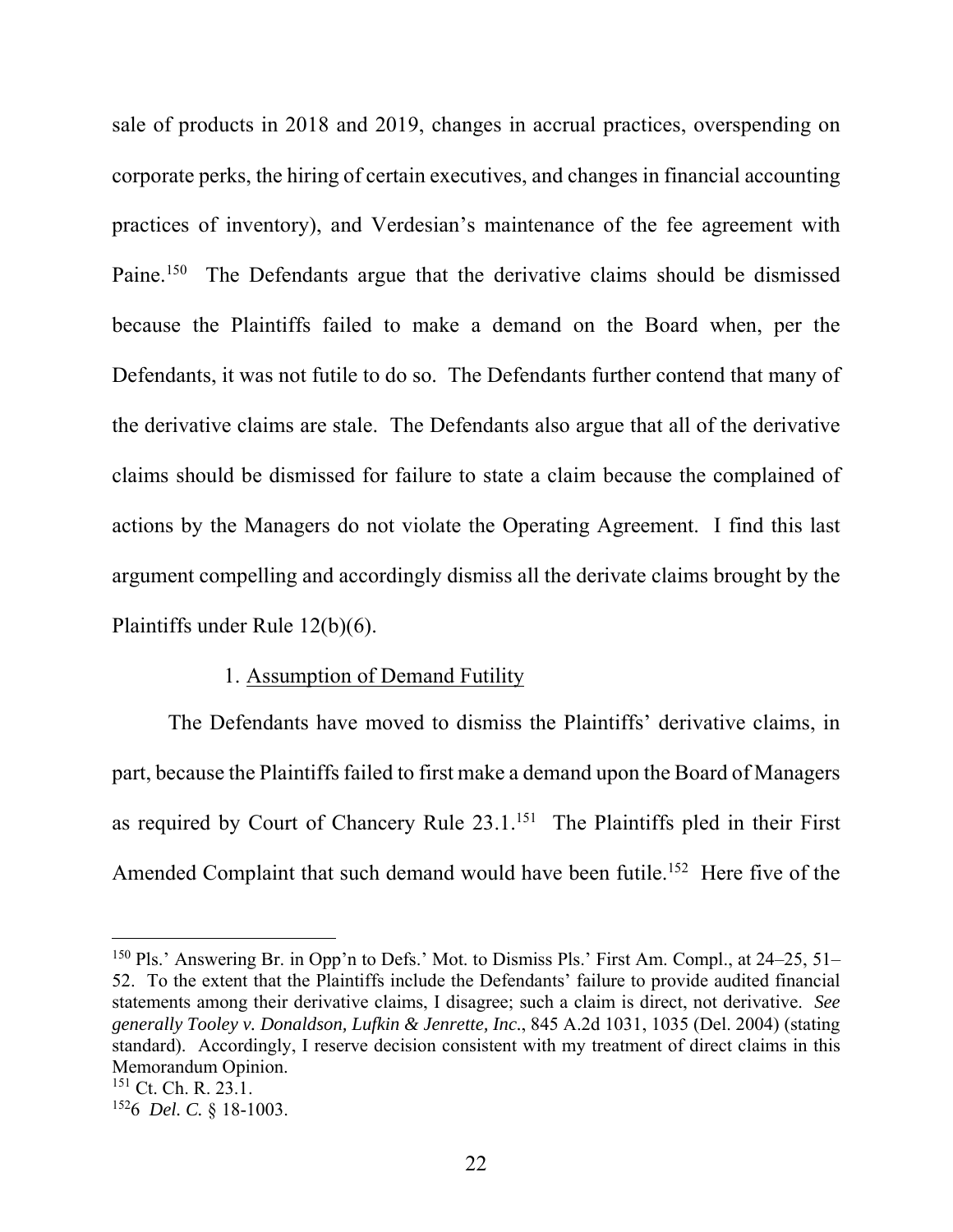seven current Managers are either directors or executives of Paine; two former Managers of Verdesian are or were directors or executives of Paine. Paine's indirect majority ownership of, and contractual fee-generating relationship with, Verdesian are central to the Plaintiffs' derivative claims. The Defendants argue that the Managers involved in the transactions and activity questioned by the Plaintiffs do not face a substantial likelihood of liability and are therefore capable of being impartial. As a result, per the Defendants, the other Managers affiliated with Paine who have since joined the Board can likewise be impartial, despite their business and personal connections to other Paine-affiliated Managers. I need not decide the question of demand futility because the Plaintiffs have not, as explained below, met the comparatively lower standard for failure to state a claim.<sup>153</sup>

## 2. The Plaintiffs Have Failed to State Derivative Claims for Which Relief Can be Granted

In considering a motion to dismiss under Chancery Court Rule 12(b)(6), I assume as true all well-pled allegations of fact in the complaint, and likewise accept

<sup>153</sup> *See In re Tyson Foods, Inc.*, 919 A.2d 563, 582 (Del. Ch. 2007) ("[Reviews of motions under Rule 12(b)(6), as opposed to 23.1,] differ, however, in the level of detail demanded of the plaintiffs' allegations and the directors at whom the inquiry is directed. In the context of a motion to dismiss under Rule 23.1, the Court considers the directors in office at the time a plaintiff brings a complaint, and plaintiffs may not rely upon the notice pleading standards of Rule 8(a). In the context of a motion to dismiss for failure to state a claim, on the other hand, the directors relevant to the Court's decision will usually be those in office at the time the challenged decision was made, and the standard, while perhaps more rigorous in derivative cases than in some others, does not reach so high a bar as Rule 23.1. In both cases this Court must make all inferences in favor of plaintiffs, but in the Rule 23.1 context such inferences may only be drawn from particularized facts, while in the former case I may draw from general, if not conclusory, allegations.").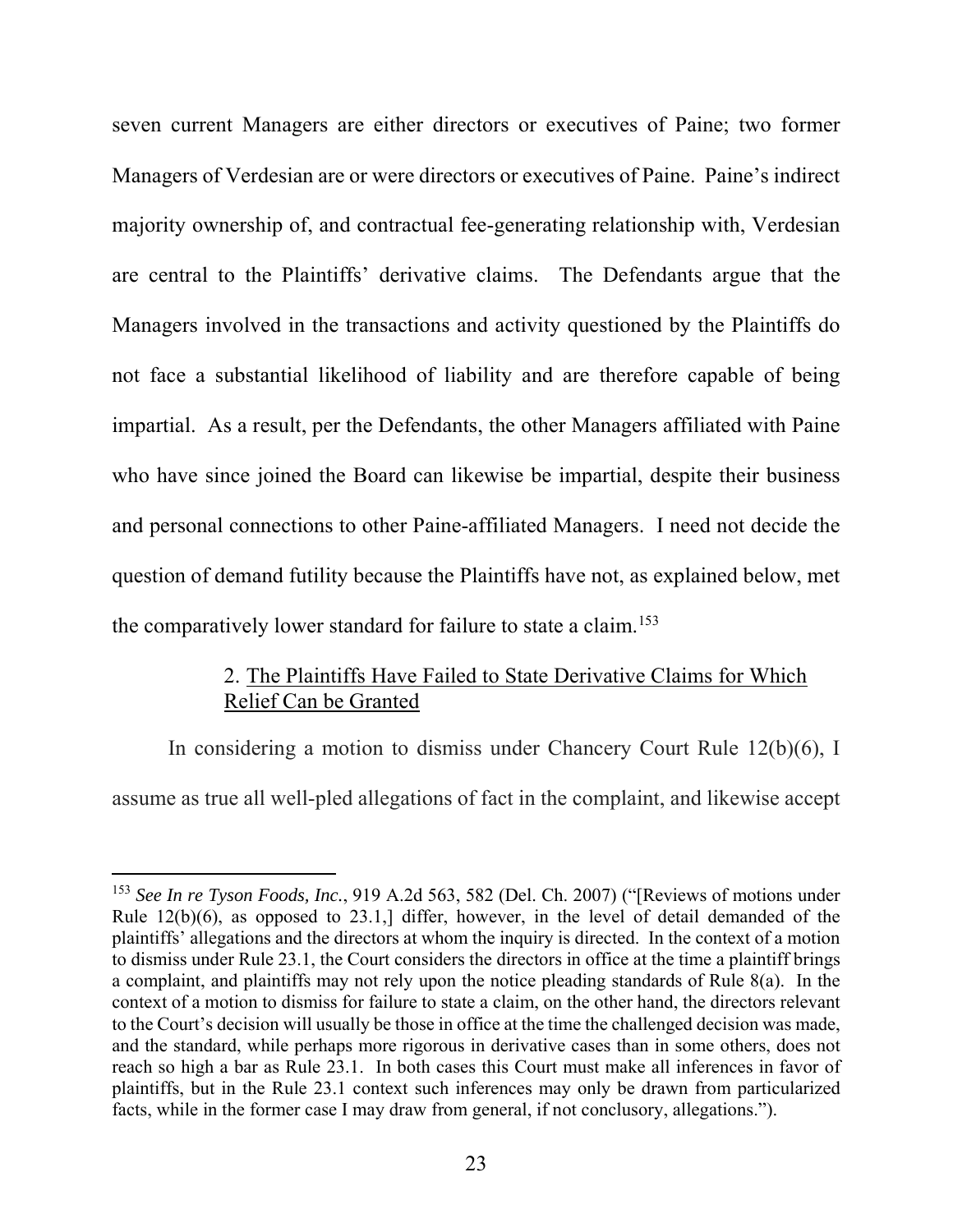as true all inferences that can be reasonably drawn in favor of the Plaintiffs from those well-pled allegations of fact.<sup>154</sup>

# a. The Verdesian Operating Agreement Imposes a Good Faith Standard

A contractual duty (if any) created by an LLC operating agreement is a matter of contract interpretation and therefore appropriate for review on a motion to dismiss.<sup>155</sup> The Operating Agreement here eschews common-law duties, and imposes contractual duties in their stead. I find that the sole duty imposed on Managers by the Operating Agreement is good faith.

Verdesian was formed as a Delaware limited liability company and, therefore, pursuant to Delaware law its operating or governing agreement may eliminate the fiduciary duties its managers would otherwise owe.<sup>156</sup> The Operating Agreement contains such a provision, which waives "any fiduciary duty of the Managers, so long as such Person acts in a manner consistent with [the Operating Agreement]."<sup>157</sup> In the place of common law fiduciary duties, the Operating Agreement imposes contractual duties on the Managers.

<sup>154</sup> *E.g. Himawan v. Cephalon, Inc.,* 2018 WL 6822708, at \*2 (Del. Ch. Dec. 28, 2018).

<sup>155</sup> *See Allied Capital Corp. v. GC-Sun Holdings, L.P.*, 910 A.2d 1020, 1030 (Del. Ch. 2006) ("[T]he proper interpretation of language in a contract is a question of law. Accordingly, a motion to dismiss is a proper framework for determining the meaning of contract language."). <sup>156</sup>6 *Del. C.* § 18-1101(c).

<sup>&</sup>lt;sup>157</sup> Operating Agreement  $\S 6.9(b)$ .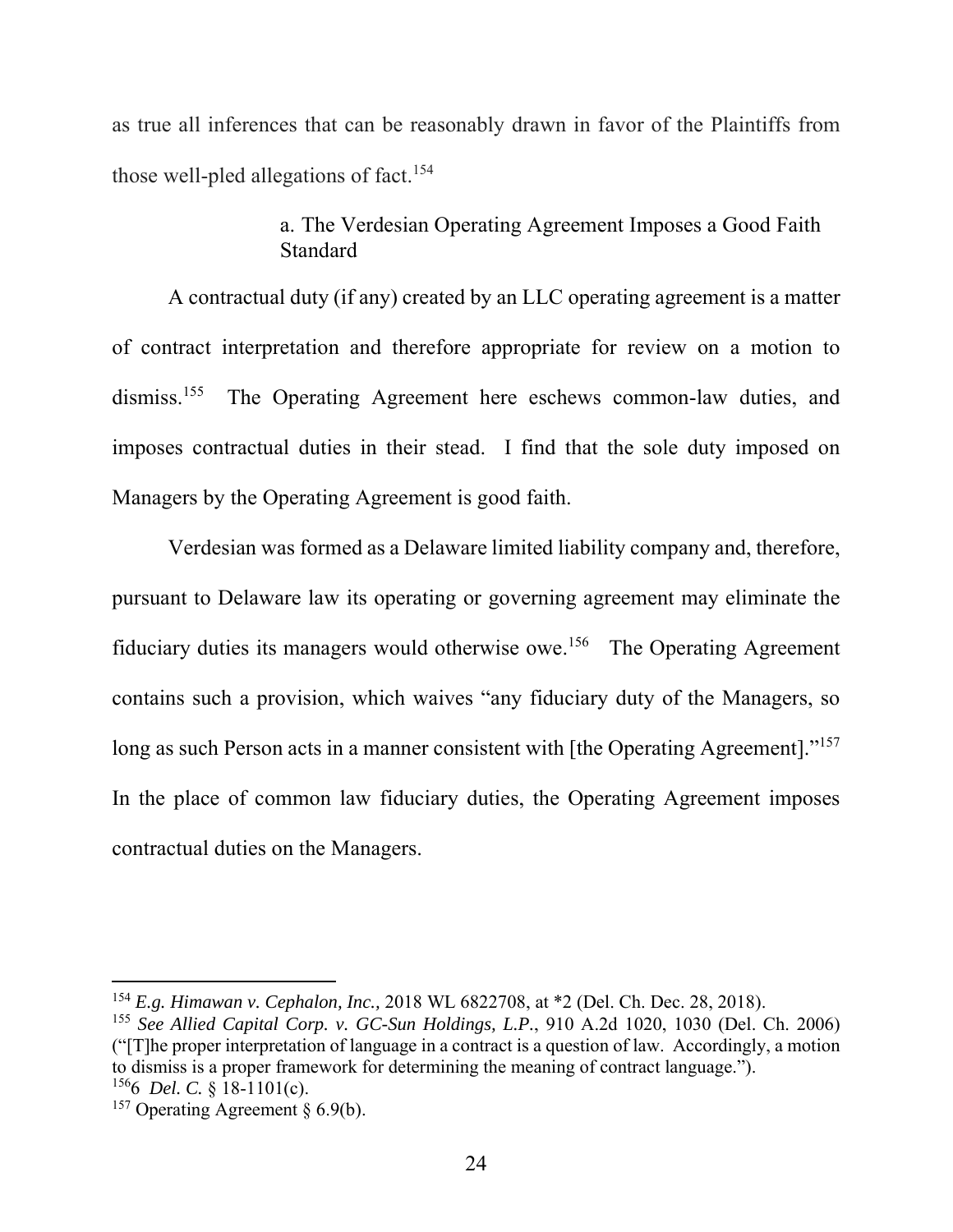The Operating Agreement first states the standards that govern each Manager, who must act in "good faith, in a manner he reasonably believes to be in or not opposed to the best interests of the Company, and with the care that an ordinarily prudent person in a similar position would use under similar circumstances."<sup>158</sup> This tripartite standard, in its first part, imposes a subjective duty not to act in ways inimical to the entity, that is, "good faith." The second requirement provides that the Manager must act "in a manner he reasonably believes to be in or not opposed to the best interests of" Verdesian. This appears to contain good faith within the hedge of reason; that is, Managers must act in objective good faith. Finally, the Manager must employ the "care that an ordinarily prudent person in a similar position would use under similar circumstances." This is a simple negligence standard, which is a higher standard than the common law imposes on a corporate fiduciary. What is the purpose of this unusual recitation of disparate duties, in light of the rejection of common-law duties, and in terms of the contractual standard of review I must apply to managerial actions? Reading the Operating Agreement as a whole, as I must, it becomes clear that the ordinary prudence standard is aspirational; the balance of the Operating Agreement makes manifest that the Managers are only liable for action taken in bad faith.

 $158$  *Id.* § 6.4(b).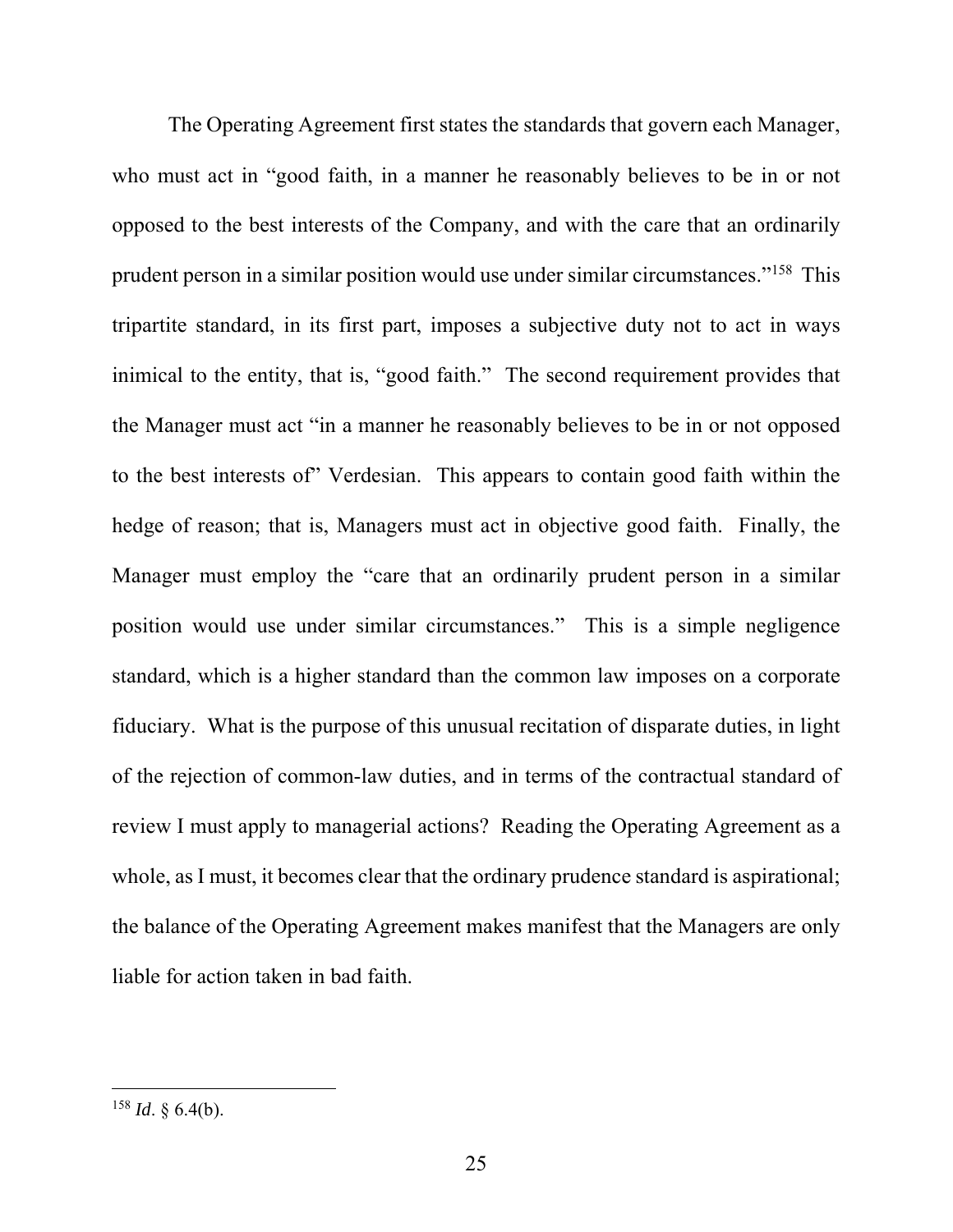The Operating Agreement provides that Managers are explicitly expected and permitted to make conflicted decisions<sup>159</sup> and that the Members "waive any such conflicts of interest.<sup>160</sup> The Operating Agreement then eschews liability for a Manager's action "taken in good faith and reasonably believed to be in or not opposed to the best interests of the Company, or for errors of judgment, neglect or omission."<sup>161</sup> Therefore, while the contractual duty prescribed by the Operating Agreement includes an ordinary prudent person standard, any liability for an action that deviates from an ordinary prudence, but is nonetheless taken in good faith and is reasonably believed to be in or not opposed to the best interest of Verdesian, is exculpated. In this respect the Operating Agreement applies in a manner similar to the common-law duties in a corporation with an exculpation clause. The standards of conduct for a corporate fiduciary are the fundamental duties of loyalty and care, to act only in the corporate interest and in an informed manner. Liability for damages resulting from mere uninformed decisions may be exculpated under the DGCL,<sup>162</sup> however; if so, liability attaches only for breaches of loyalty and for actions taken in bad faith, and not for grossly negligent actions. Similarly, I find,

 $^{159}$  *Id.* § 6.9(b).

<sup>&</sup>lt;sup>160</sup> *Id.* ("The members hereby acknowledge that the Managers may or could have conflicts of interest to the extent that they are requested or obliged to make decisions or determinations as Members or Managers, in each case directly or indirectly with respect to, or that otherwise affect, the rights of members . . . the Members hereby waive any such conflicts of interest.").  $^{161}$  *Id.* § 6.4(d).

<sup>162</sup>8 *Del. C.* §102(b)(7).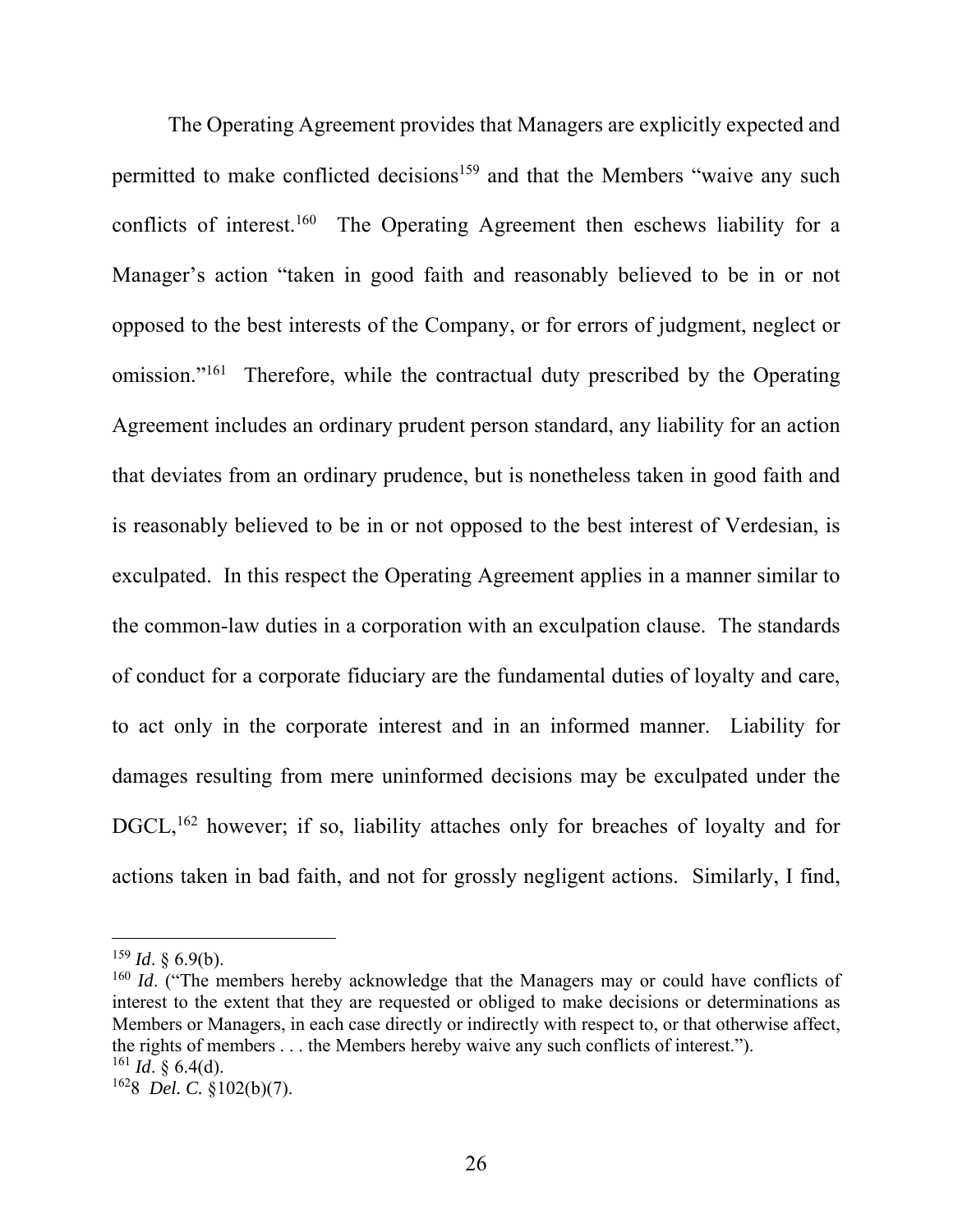the Operating Agreement here directs the Mangers to operate in good faith and with ordinary care. It effectively exculpates Mangers for conflicted, negligent and other detrimental decisions, however, so long as taken in good faith.

In determining that good faith is the contractual duty established by the Operating Agreement, I have construed, as I must, the contract as a whole. I note that the Plaintiffs make a facile argument based on their contention that one provision of the Agreement revivifies common-law duties of loyalty and care. They point to the language waiving such duties: "[n]otwithstanding anything contained in this Agreement to the contrary, to the fullest extent permitted under the LLC Law, the Members of Verdesian hereby waive any fiduciary duty of the Managers, so long as such Person acts in a manner consistent with [the Operating Agreement]."<sup>163</sup> As I understand their theory, it is this: the company has performed poorly, raising an inference at least of negligence; negligent conduct is not "consistent" with the standard of care—ordinary prudence—provided for in the Agreement; thus, on a finding that negligence is implied, I must impose the default duties, and the duty of care standard—gross negligence—becomes the standard of review. Moreover, despite the express waiver, conflicted decisions must be afforded entire fairness review.

<sup>&</sup>lt;sup>163</sup> Operating Agreement  $\S 6.9(b)$ .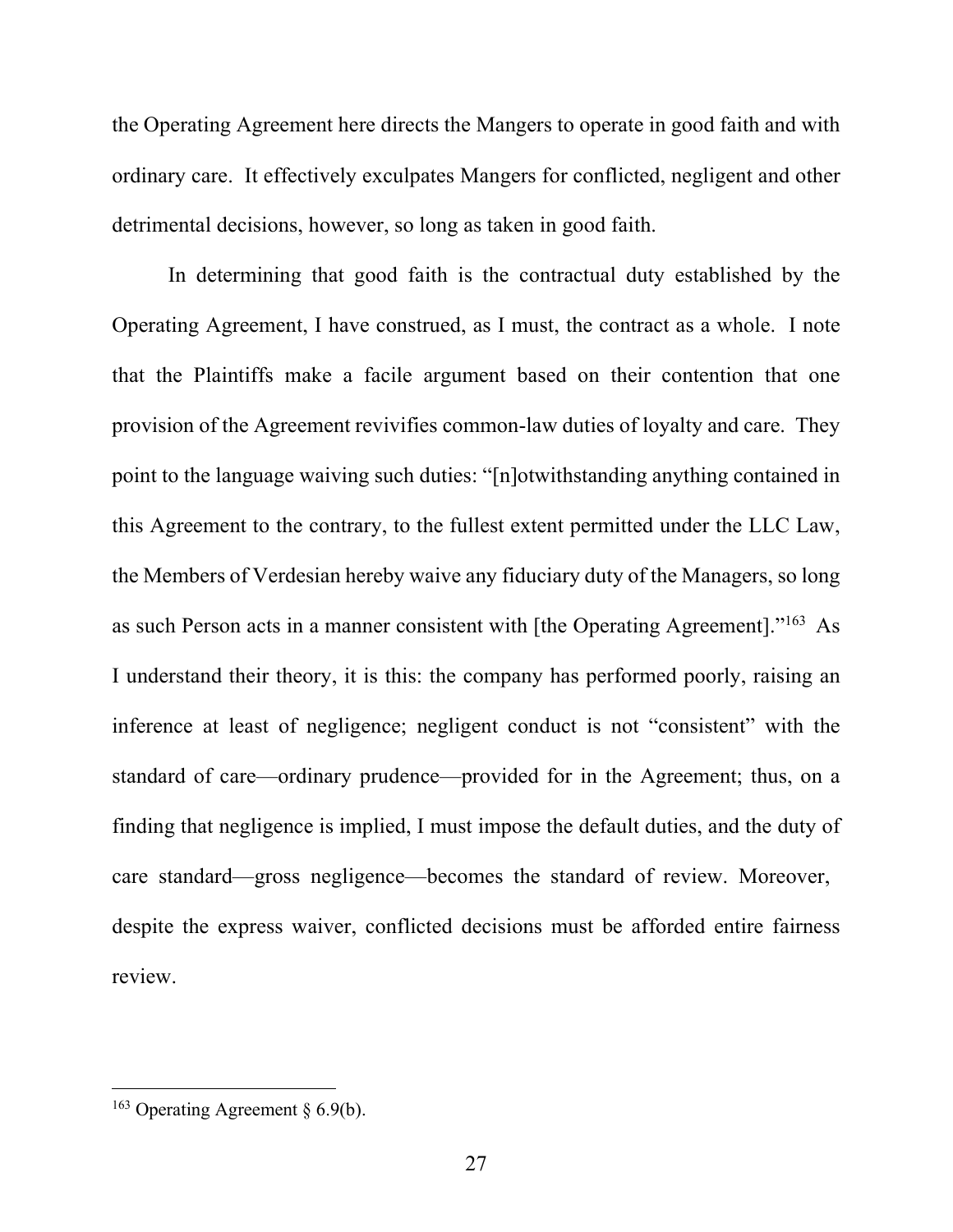The Defendants contend that similar arguments have been rejected by our courts, and point to cases following *Norton v. K-Sea Transportation Partners,*  L.P.<sup>164</sup> I do not find that case dispositive, because the "so long as" clauses there refer to the subjective beliefs of the fiduciary, not (as here) objective consistency with the Agreement. I find, however, that Plaintiff's reading of the Operating Agreement would be nonsensical. It would eviscerate, and make surplus, the good faith standard and conflict-waiver provisions of the Operating Agreement. No reasonable drafter, or reader, would construe an explicit waiver of all duties but good faith—including a waiver of conflict and gross negligence—to be contingent on the actor avoiding *simple negligence*. The natural reading of the "so long as . . . consistent" language is that the waiver of duties applies to actions taken consistent with those managerial tasks assigned the Managers, and that it is not directed at a standard of care. There is no ambiguity here; only multiple *reasonable* readings of contract language create ambiguity,<sup>165</sup> and, in the context of the agreement as a whole, the Plaintiffs' reading is not reasonable. I further note that the Plaintiffs appear to concede (in their First Amended Complaint, in briefing, and at Oral

<sup>164</sup> 67 A.3d 354 (Del. 2013).

<sup>165</sup> *ConAgra Foods, Inc. v. Lexington Ins. Co.*, 21 A.3d 62, 69 (Del. 2011) ("[W]hen we may reasonably ascribe multiple and different interpretations to a contract, we will find that the contract is ambiguous.") (quoting *Osborn ex rel. Osborn v. Kemp*, 991 A.2d 1153, 1160 (Del. 2010)).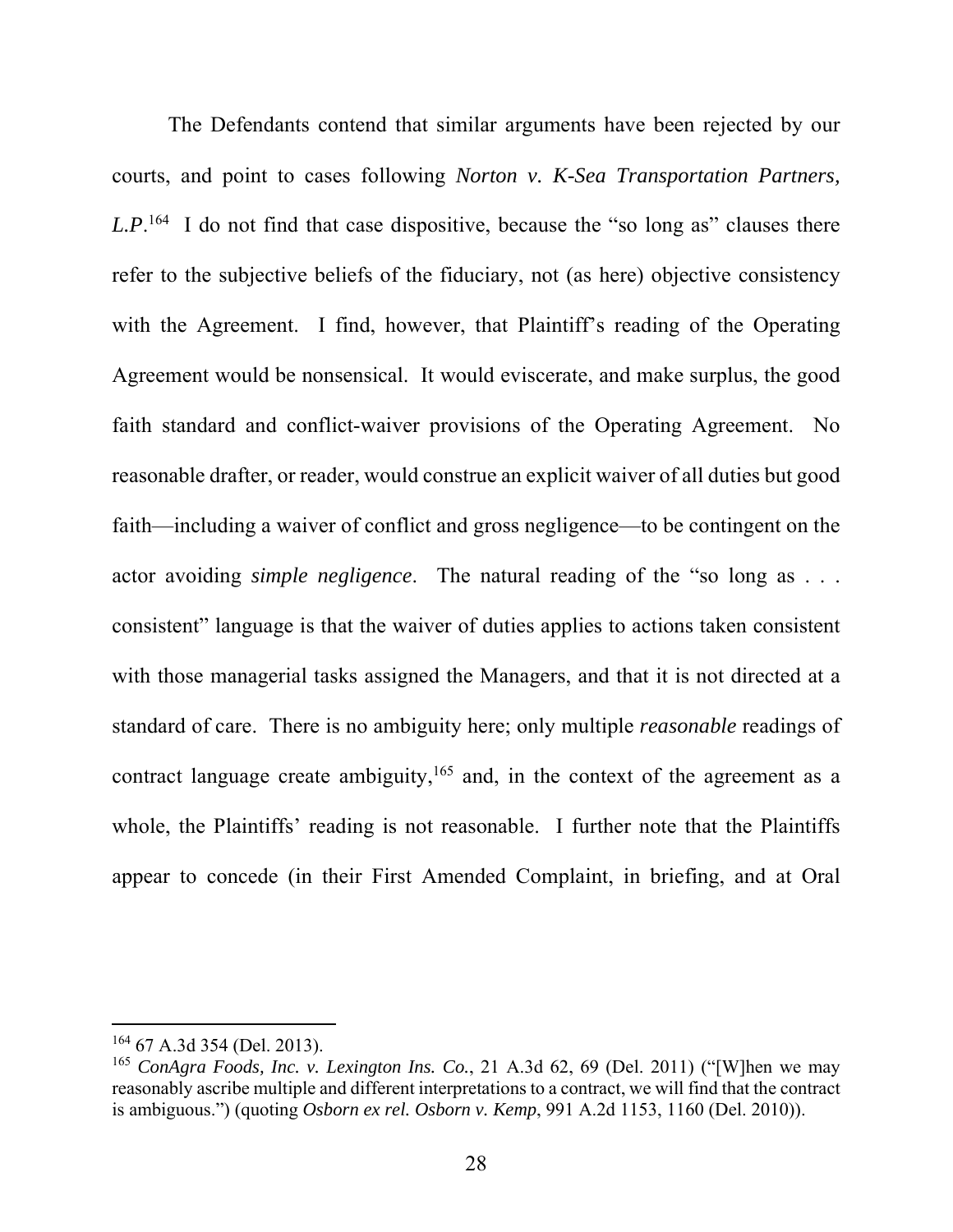Argument) that bad faith is the operative contractual standard.<sup>166</sup> The Plaintiffs' argument, nonetheless, was both clever and contextually based. Bad drafting leads to such arguments.

Reading the Operating Agreement as a whole, I find that in order to be liable for breach of the contractual duty, a Manager must act in bad faith. That is the standard under which I review the actions of the Managers to determine if the derivative portions of the complaint state a claim.

# b. Verdesian's Acquisition of Specialty Fertilizer Products, LLC

Verdesian acquired SFP in July 2014. The Defendants argue thatthe Plaintiffs' derivative claim regarding that acquisition is stale because the statute of limitations has lapsed. The Plaintiffs contend that the statute of limitations should be tolled. I need make no determination on tolling because I find that, in any event, the Plaintiffs have failed to plead a claim on which relief can be granted; that is, the Plaintiffs have failed to plead facts leading to a reasonable inference that the acquisition of SFP was done in bad faith.

The Plaintiffs allege that the Managers approved Verdesian's acquisition of SFP in bad faith because the Managers had knowledge of the KPMG Report and United Suppliers' testimonial, which showed that SFP had "stuffed the channel" and

<sup>&</sup>lt;sup>166</sup> First Am. Compl.  $\P$  128–44; Pls.' Answering Br. in Opp'n to Defs.' Mot. to Dismiss Pls.' First Am. Compl., at 54; June 17, 2019 Oral Arg. Tr. 64:7–67:23.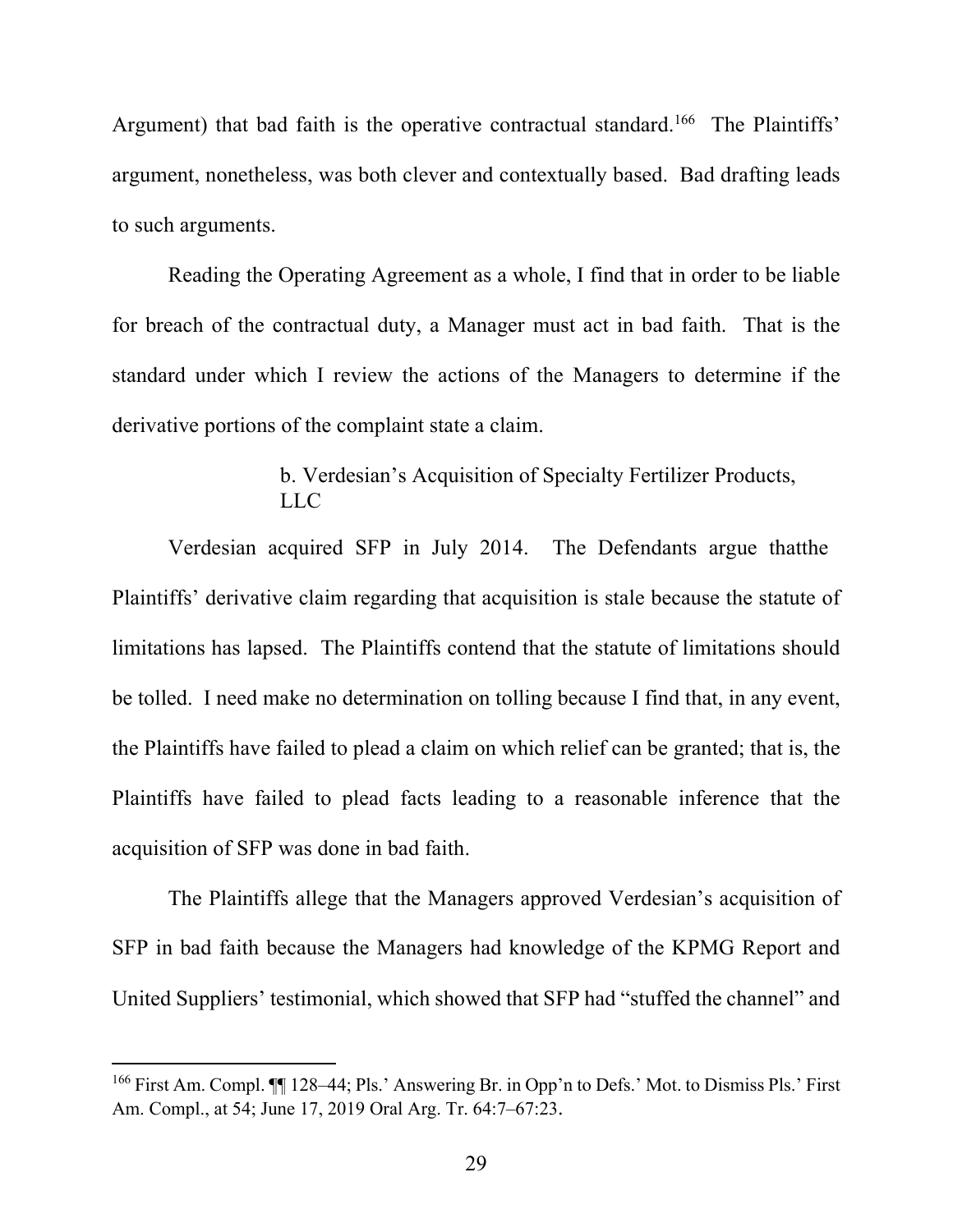thereby inflated its financial results for 2013. The Managers, through their positions at Paine, indirectly had an interest in the transaction because Paine received transaction fees for acquisitions and management fees based on Verdesian's financial results. The SFP acquisition was sizeable. According to the Plaintiffs, the Managers were driven to acquire SFP because of the large transaction fee, and the increased management fee which would accrue to Paine associatedwith consolidated financial performance of Verdesian and SFP.

The logical conclusion of the Plaintiffs' theory is that the Defendants were driven to acquire a company that they knew would immediately decrease in value, in order to realize a one-time transaction fee and a larger management service fee for the controller. Per the Plaintiffs, this self-dealing by the Defendants was not permissible under the Operating Agreement, even with its conflict of interest provisions. In a common law fiduciary duty case conflicted transactions are inherently suspect,  $167$  but here the applicable contractual standard allows the Managers to make decisions that benefit themselves. Therefore, the fact that the Managers benefitted or acted to increase the benefit they could realize (through their positions at Paine to whom the benefits ran) does not by itself indicated a breach of

<sup>&</sup>lt;sup>167</sup> See Weinberger v. UOP, Inc., 457 A.2d 701, 710 (Del. 1983) ("When directors of a Delaware corporation are on both sides of a transaction, they are required to demonstrate their utmost good faith and the most scrupulous inherent fairness of the bargain.").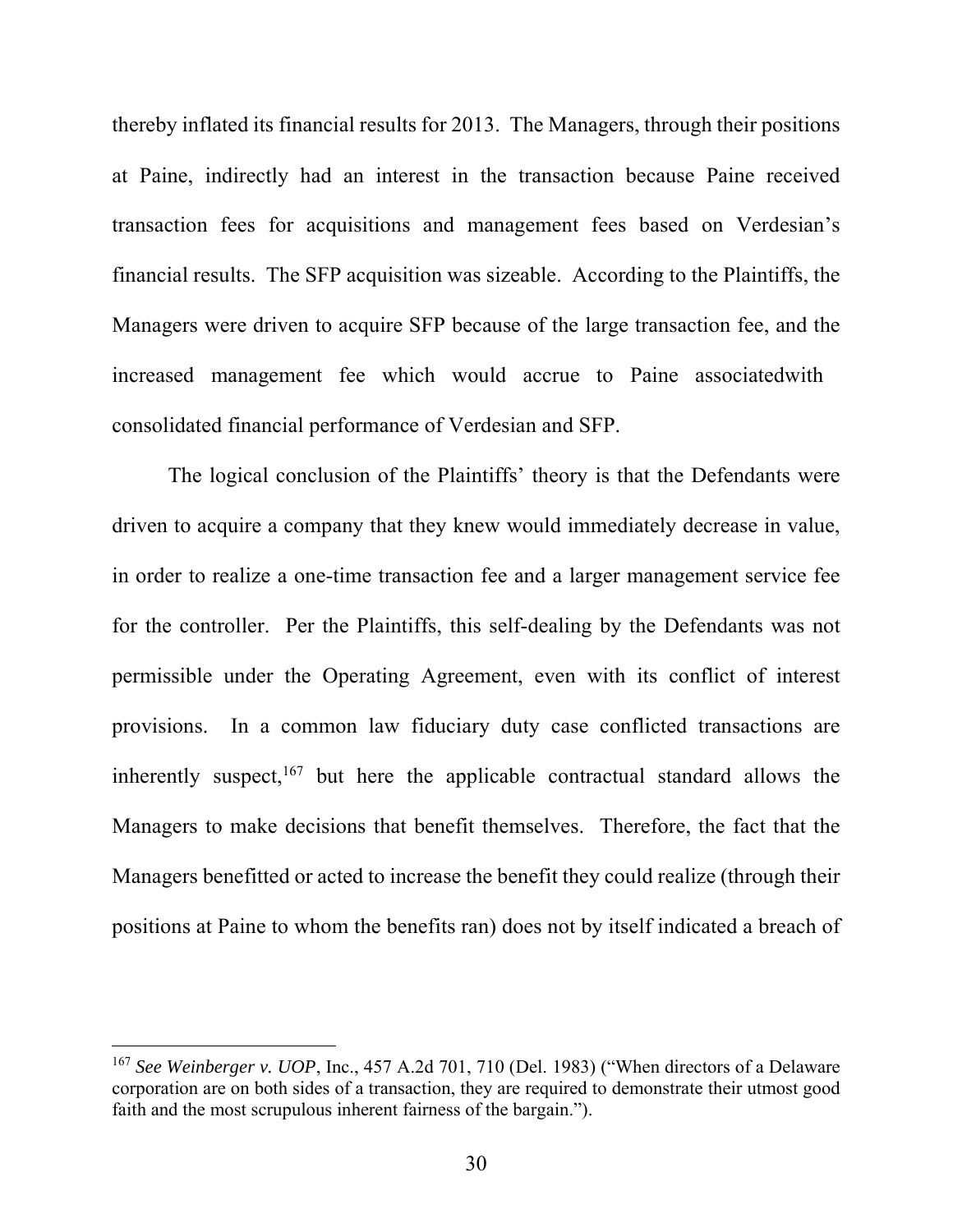their contractual duty to Verdesian, unless the decision taken was inimical to Verdesian's interest.

In order to breach the Operating Agreement, the SFP acquisition must have been against the best interest of Verdesian viewed from the perspective of the Managers. With the benefit of hindsight, the Plaintiffs argue that SFP has not performed well, but that does not imply that the Managers did not believe at the time that the acquisition of SFP was in the best interests (or not opposed to the best interests) of Verdesian. The Plaintiffs' argument that the Managers approved a bad acquisition in the interests of Paine, as the Defendants point out, has a fatal flaw: Paine (through its affiliates) owned *over seventy percent* of Verdesian, the company the Managers, per Plaintiffs theory, intended to reduce in value with the acquisition of SFP. This would simply not be rational self-interested behavior on behalf of Paine or the Managers at Verdesian's expense. It is not reasonable to infer bad faith from the SFP transaction, based on the Mangers' desire to drive fees to Paine, because the value of the transaction and management service fees to Paine is dwarfed by the potential loss to Paine from Verdesian's acquisition of SFP for several hundred million dollars. Furthermore, I note, the Paine affiliates themselves participated in the equity financing related to the SFP acquisition. The theory that the Managers caused Verdesian to acquire SFP in bad faith, on these grounds, is not plausible.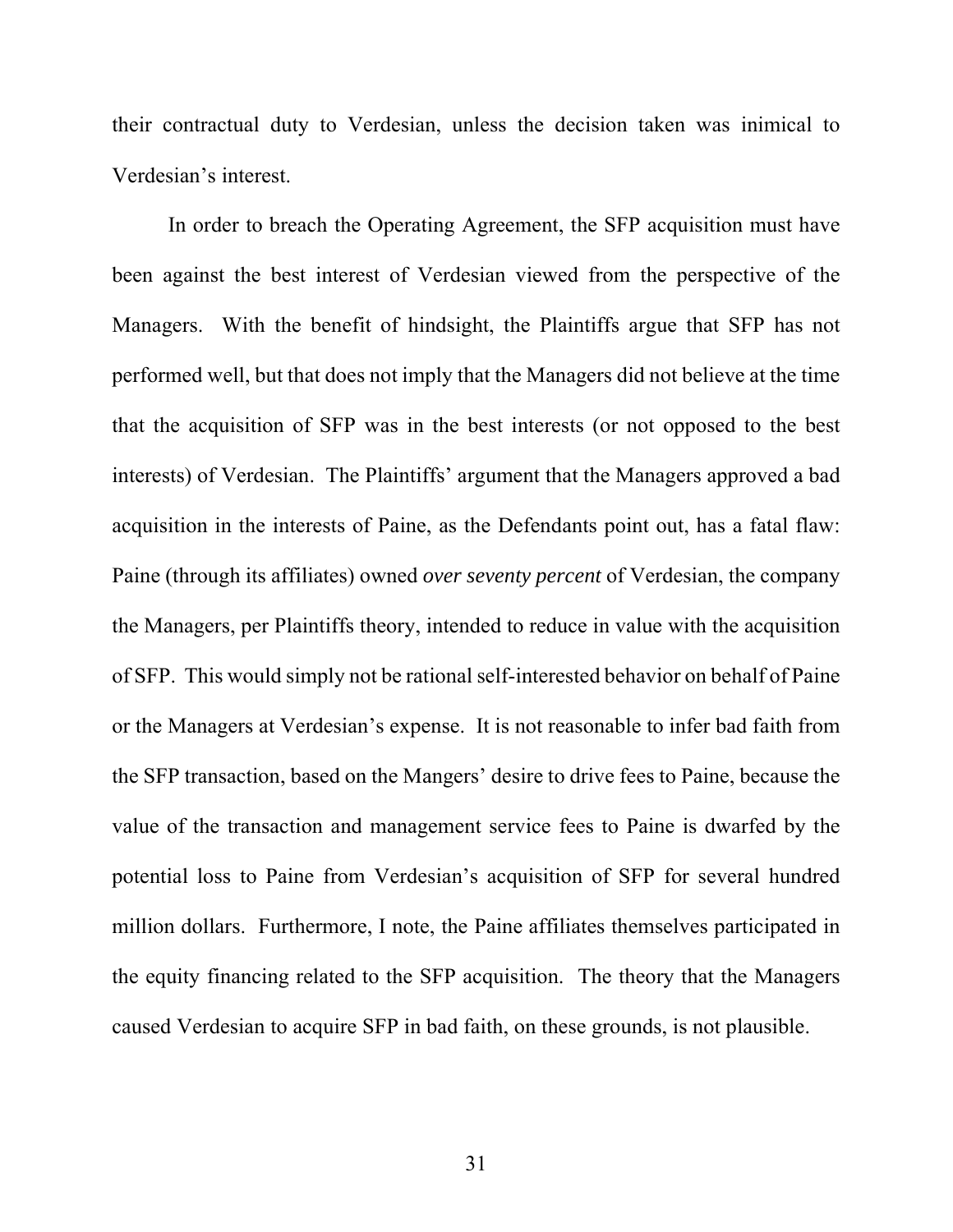The Plaintiffs theorized at oral argument that Paine was positioning Verdesian for sale and had bought SFP knowing of its inflated results, with the intent to offload it (as part of a sale of Verdesian a whole), presumably before SFP sales went bust the following year.<sup>168</sup> Under this theory, Verdesian acquired SFP in July 2014, creating a \$6 million transaction fee for Paine, with the intent to sell Verdesian before financial results from 2014 (which, I note, was at that point half over) showed that the results from 2013 had been inflated and were not sustainable. This theory stretches credulity. First, the Managers would have to ensure that any sale of Verdesian would occur quickly, within months, if not weeks, of completing the SFP acquisition, so that the 2014 financial results did not reveal the one-time effect of stuffing the channel. Second, and even more problematic, the Plaintiffs' argument involves drawing an inference that the Managers not only knowingly (and intentionally) paid too much for SFP, but also planned to sell SFP (as part of Verdesian) at a profit via fraud, to a buyer who would not discover the channel stuffing through its own due diligence. This is simply not, to my mind, a reasonable inference. I note that the Plaintiffs in their First Amended Complaint fault the Managers for not performing sufficient due diligence on SFP,<sup>169</sup> and yet, the

<sup>168</sup> June 17, 2019 Oral Arg. Tr. 73:6–73:21.

 $169$  First Am. Compl.  $\P$  44.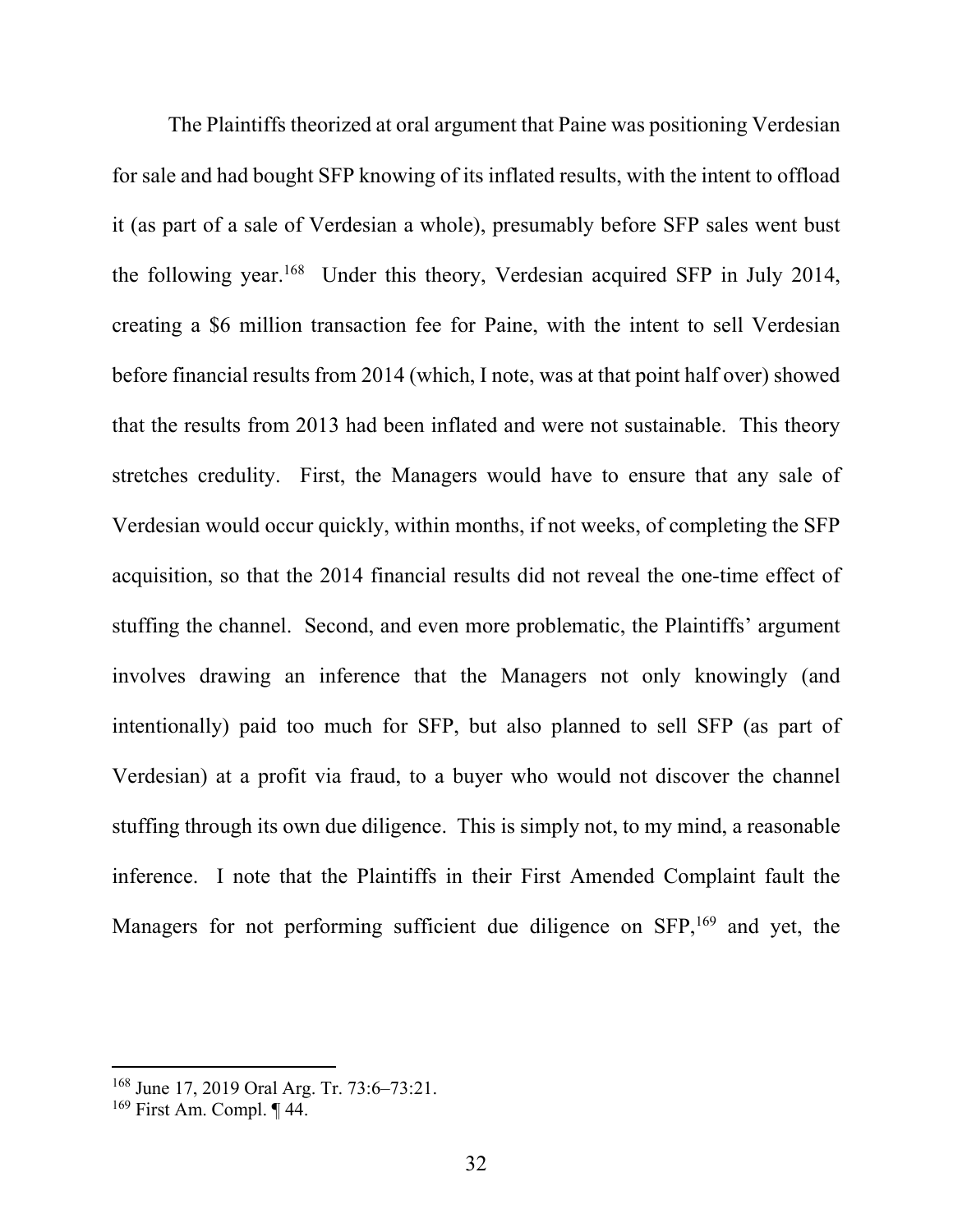Plaintiffs' theory rests on the Managers' confidence that they could find a buyer who would perform even *less*diligence. <sup>170</sup>

The Plaintiffs contend that a prominent red flag existed for Verdesian's acquisition of SFP in the form of warnings that the revenue generated in 2013, through fall early fill and bulk sales programs, would not be repeated the following year. The Plaintiffs have not pled that the Defendants overlooked this red flag (which would not lead to liability on the part of the Managers). Instead, they alleged that the potential for inflated 2013 sales numbers was known and disregarded in bad faith, for the purpose of ensuring Paine would reap fees from the acquisition. Under Rule 12(b)(6) I must draw reasonable inferences in favor of the Plaintiffs, who must plead a breach of the contractual standard—bad faith—in the Operating Agreement to survive the Defendants' Motion. The Plaintiffs, however, have failed to adequately plead bad faith given the Managers' (and Paine's) financial interest in the acquisition being valuable to Verdesian. The Plaintiffs' theory of bad faith, that the Managers acted against company interest to benefit the controller, which stood to be harmed the most by a bad acquisition, relies on an unreasonable inference that

 $170$  I note that, had this been the Managers' plan and had it been successful, the Plaintiffs themselves would have shared in the ill-gotten gain.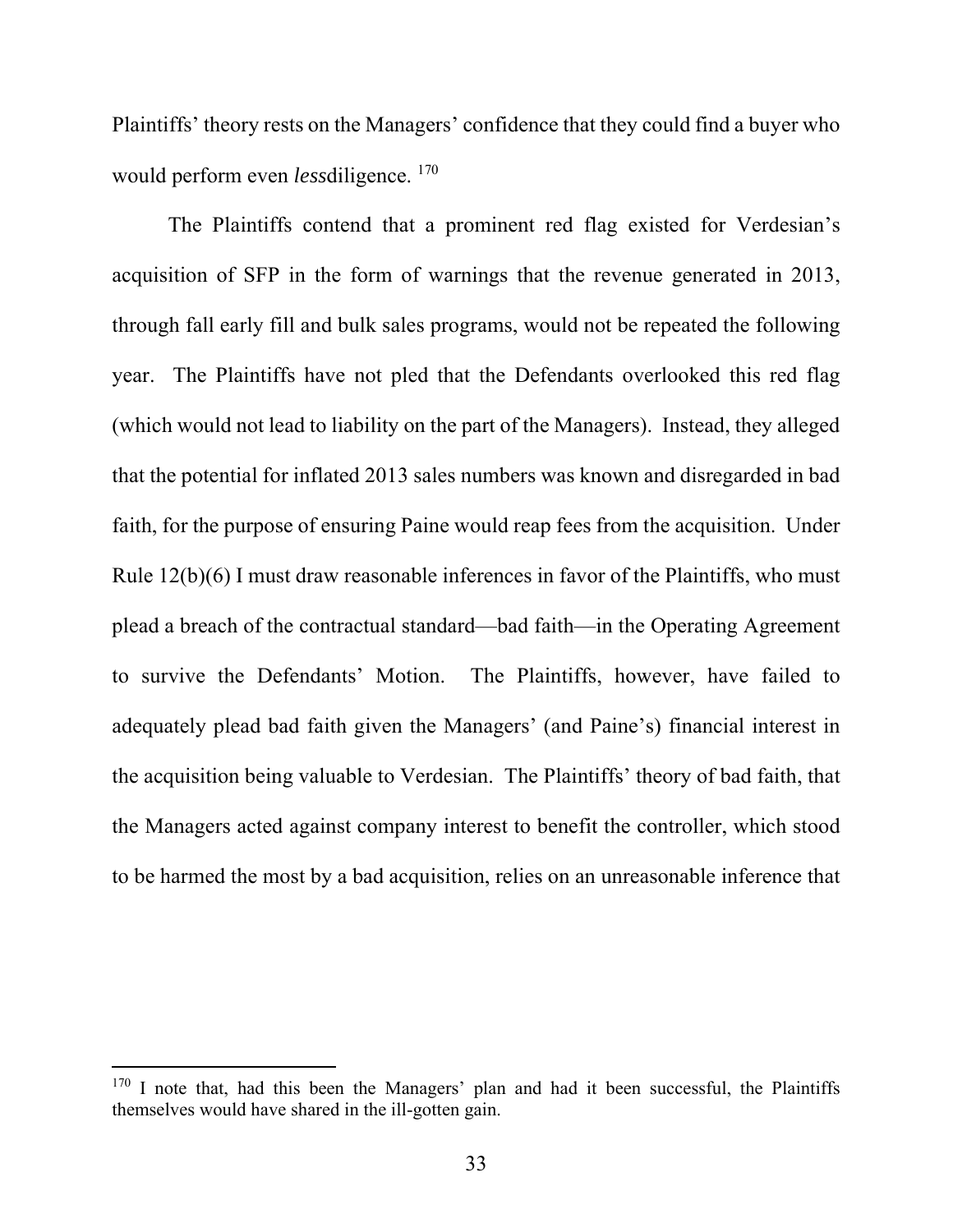I cannot draw. Accordingly, the derivative claim related to the SFP acquisition is dismissed.<sup>171</sup>

## c. Verdesian's Acquisition of QC Corporation

Verdesian acquired QC in September 2014. The Plaintiffs allege that this acquisition was undertaken by the Managers in bad faith to transfer an underperforming company with environmental liabilities from Paine to Verdesian, and that the Managers were additionally motivated by the fees the transaction would generate for Paine.<sup>172</sup> As with the SFP acquisition, the Defendants argue that the Plaintiffs' claim related to QC is stale, and otherwise should be dismissed under Rule 12(b)(6). I find the latter supports dismissal, and thus need make no determination on the former.

While the QC transaction presents a conflict of interest for the Paine appointed Managers, that conflict is permissible according the Operating Agreement. The Plaintiffs do not argue otherwise. Instead, the Plaintiffs allege that the Managers approved the transaction in bad faith to transfer liabilities borne completely by Paine (as the previous owner of QC) to Verdesian (of which Paine is the indirect majority owner and would therefore bear the majority, but less than the whole, of any

<sup>&</sup>lt;sup>171</sup> Nothing in this Memorandum Opinion should be read as determinative of the Plaintiffs' direct claim of fraud based on the Defendants' sale of equity relating to the SPF acquisition, on which I reserve decision.

<sup>&</sup>lt;sup>172</sup> First Am. Compl. ¶ 133. In briefing and at Oral Argument, the Defendants argue that no transaction fee was paid by Verdesian in relation to the QC acquisition.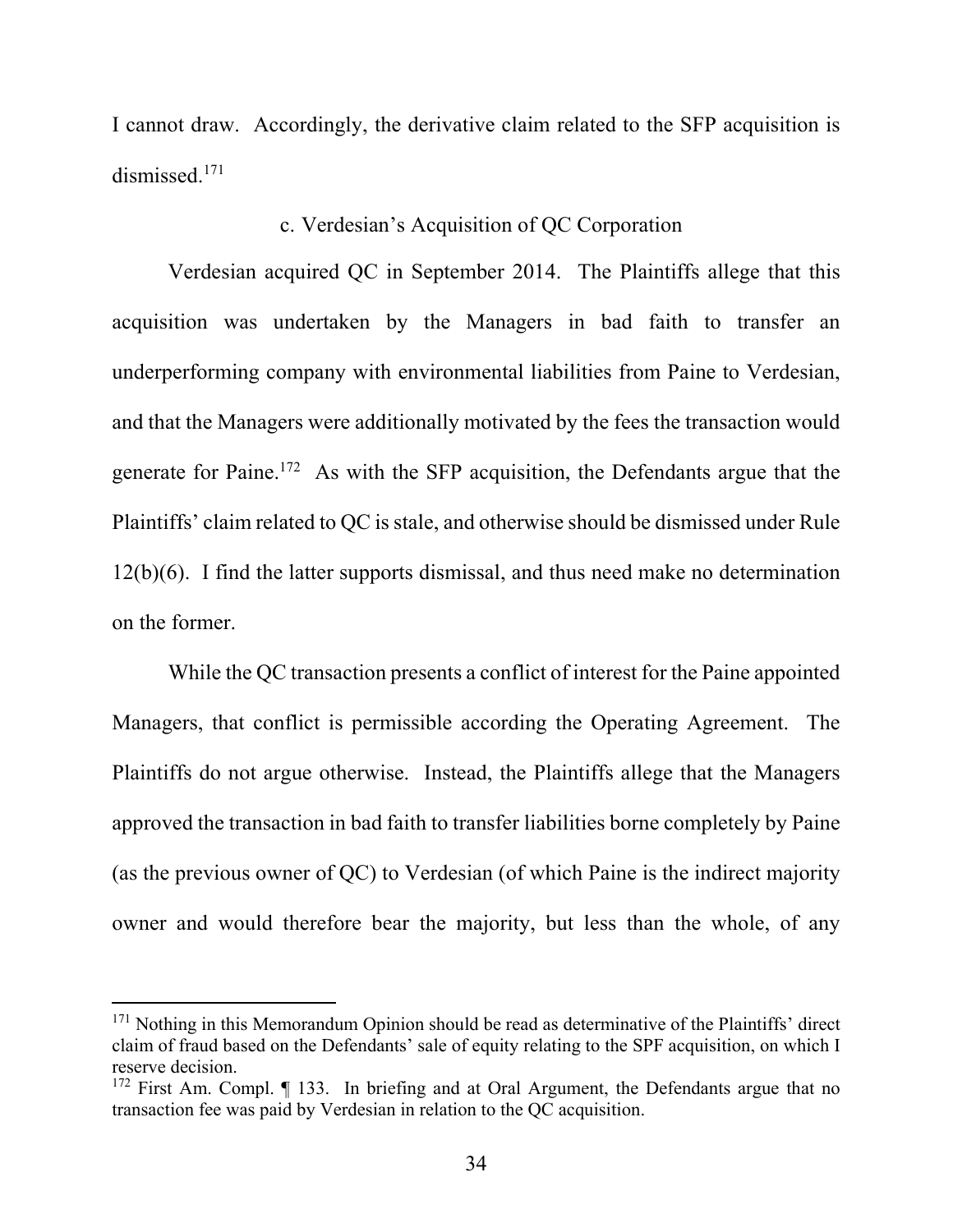liabilities). The Plaintiffs further allege that the Managers were motivated by fees and bonuses to be paid to Paine (and therefore themselves). Proof that the transaction was not in the best interest of Verdesian, per the Plaintiffs, is in QC's post-acquisition performance. The Plaintiffs, however, make no factual allegation as to what that performance has been, or that the acquisition, net, harmed Verdesian. They only allege the liabilities, and note that QC carries an \$18 million intercompany loan. They are unable to point to facts indicating that Verdesian overpaid for QC, and their allegations of bad faith are purely conclusory.

The fact that the Managers acquired a company that had liabilities does not by itself suggest that the acquisition was inimical to the best interests of Verdesian. While a conflicted transaction is normally suspect, the contractual standard that governs here specifically allows such activity by the Managers. Without more, I am unable to draw an inference that the Managers acted in bad faith, and any derivative claim associated with the acquisition of QC is dismissed under Rule 12(b)(6).

### d. Mismanagement

The Plaintiffs have alleged that the Managers have made a number of poor decisions. These decisions include hiring choices, continued use of advance sales and discounts, changes in certain financial accounting practices, and lavish spending. I refer to these derivative claims as the "mismanagement" claims. The Plaintiffs make conclusory allegations that these decisions were made in bad faith

35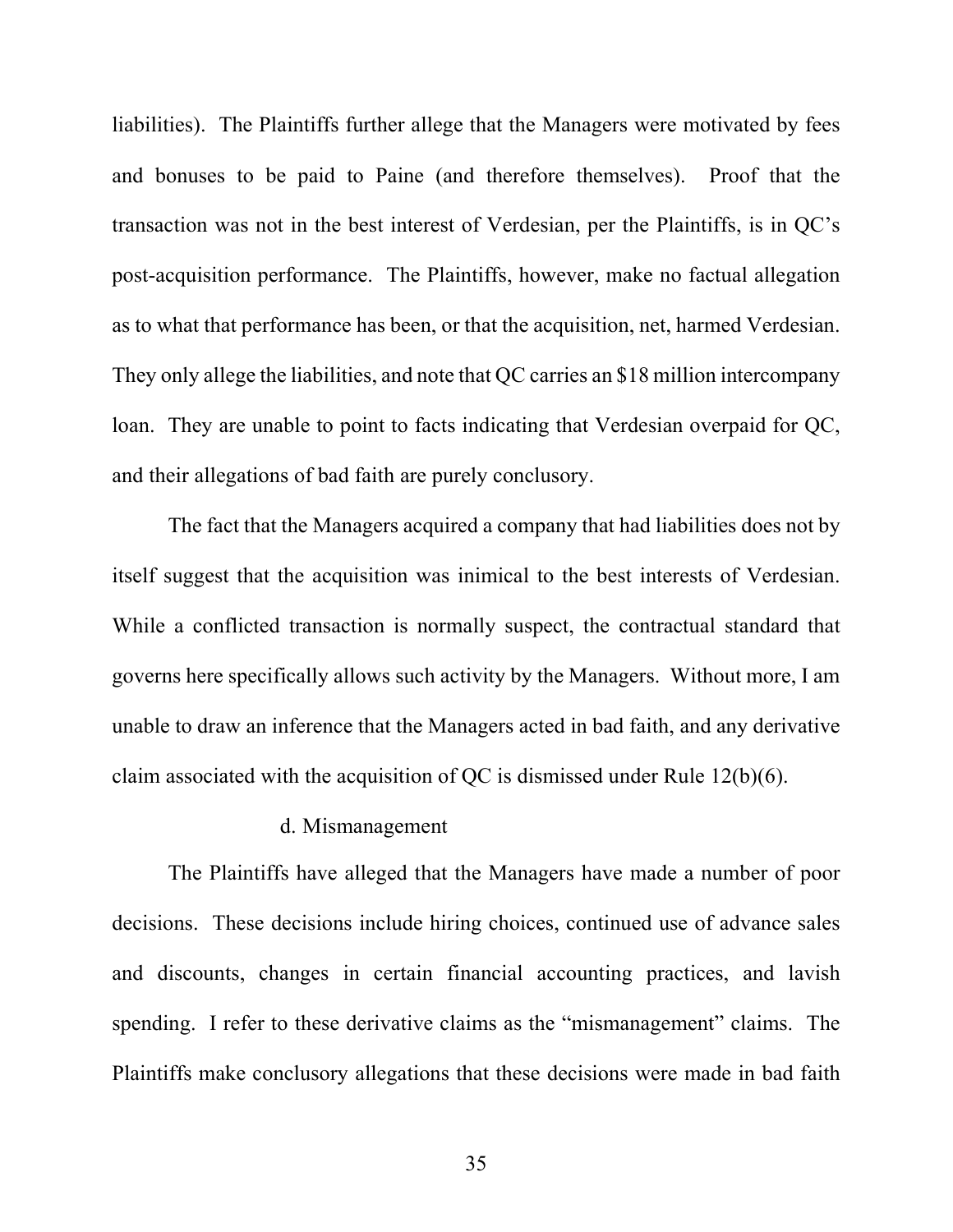and out of self-interest. Furthermore, the Plaintiffs consistently argue that the Managers are, for all intents and purposes, beholden to (if not direct stand-ins for) Paine. However, I note, Paine itself stands to lose to the extent Verdesian is mismanaged.

The Managers have made decisions with which the Plaintiffs do not agree, and over the last few years Verdesian's performance has declined, including its financial performance (which, I note, diminishes Paine's management fees). It does not, however, reasonably follow that these decisions were made knowingly against the best interests of Verdesian. The Plaintiffs suggest no motive for bad faith on what they contend is mismanagement by the Managers, save loyalty to Paine. Paine is the majority owner of Verdesian and benefits when Verdesian increases it value; Paine also benefits from management service fees tied to Verdesian's financial performance. Intentional mismanagement of Verdesian would harm both of Paine's sources of gain from Verdesian. As a result, the inference that the Plaintiffs ask me to draw—that the Managers' decisions were taken in subjective bad faith out of loyalty to Paine—is not reasonable on these facts. What is left is simply an allegation that the Defendants are poor or incompetent mangers, a fact, if true, that does not subject them to liability to Verdesian. The mismanagement derivative claims are therefore dismissed under Rule 12(b)(6).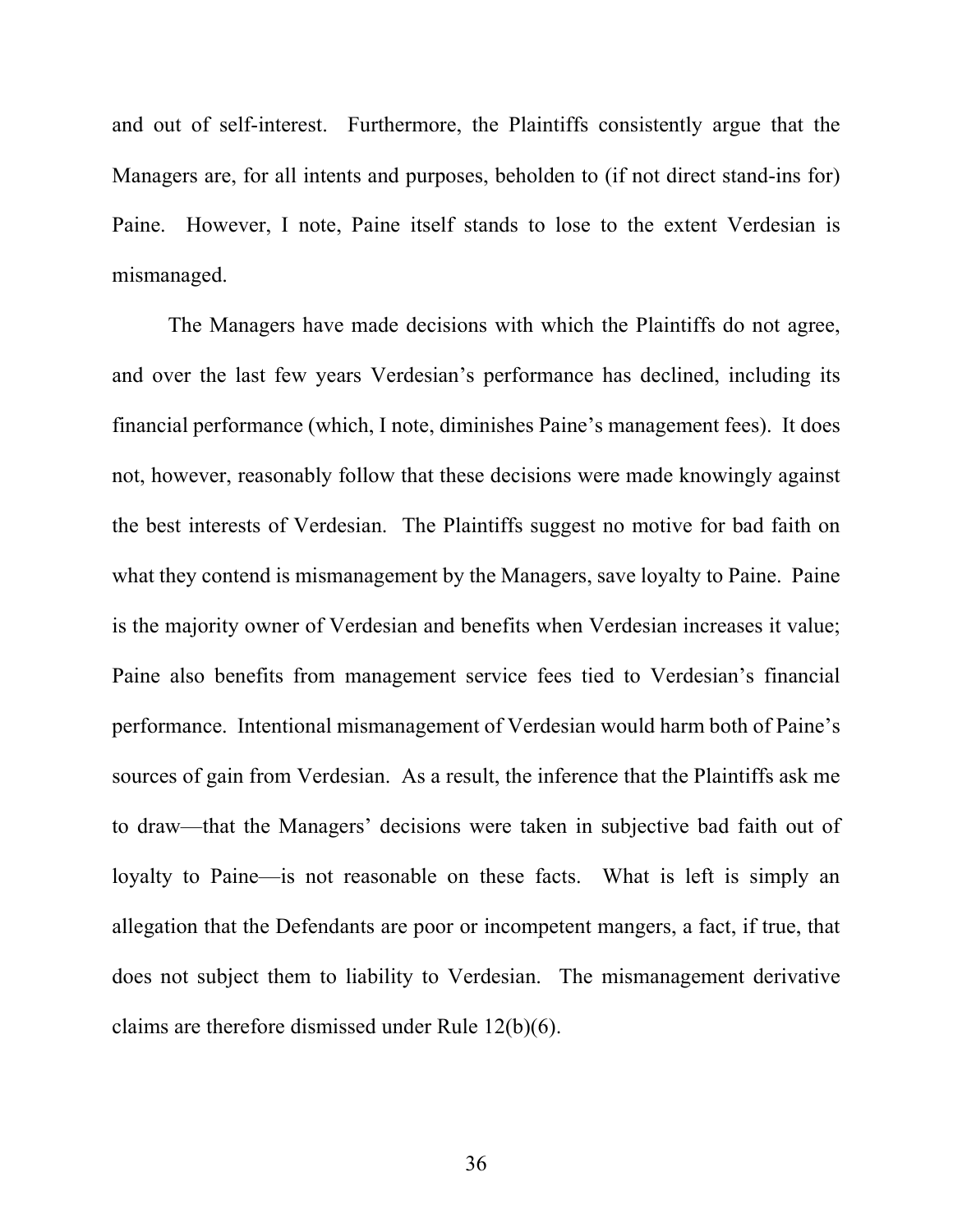#### e. Continuing to pay Management Fees

The Plaintiffs argue that the Managers should have caused Verdesian to withdraw from its agreement with Paine, under which Verdesian pays Paine management service fees based on Verdesian's financial performance. The Plaintiffs' derivative claim for failure to withdraw from the contract with Paine rests in large part on the allegation that the contract provided unwarranted benefits to Paine (related to the SFP acquisition, the QC acquisition, and the allegations of mismanagement) without benefit to Verdesian. I have already found that the Plaintiffs have not sufficiently pled the bad faith necessary to show these acquisitions and actions violated the Operating Agreement. The First Amended Complaint does not allege, let alone plead in a non-conclusory way, that the Managers had the opportunity to withdraw from the Paine management contract or that breach would have been efficient. Finally, the Complaint does not disclose that the arrangement with Paine, net, was inimical to Verdesian. I cannot, therefore, infer bad faith. This derivative claim is therefore dismissed for failure to state a claim.

#### *B. Direct Claims*

The Plaintiffs have also brought direct claims against the Managers. Some of these claims, it appears, are directly related to the actions supporting the derivative actions dismissed above; presumably, my decision here should apply to those direct claims. In addition, the Plaintiffs bring claims unrelated to those above: they

37